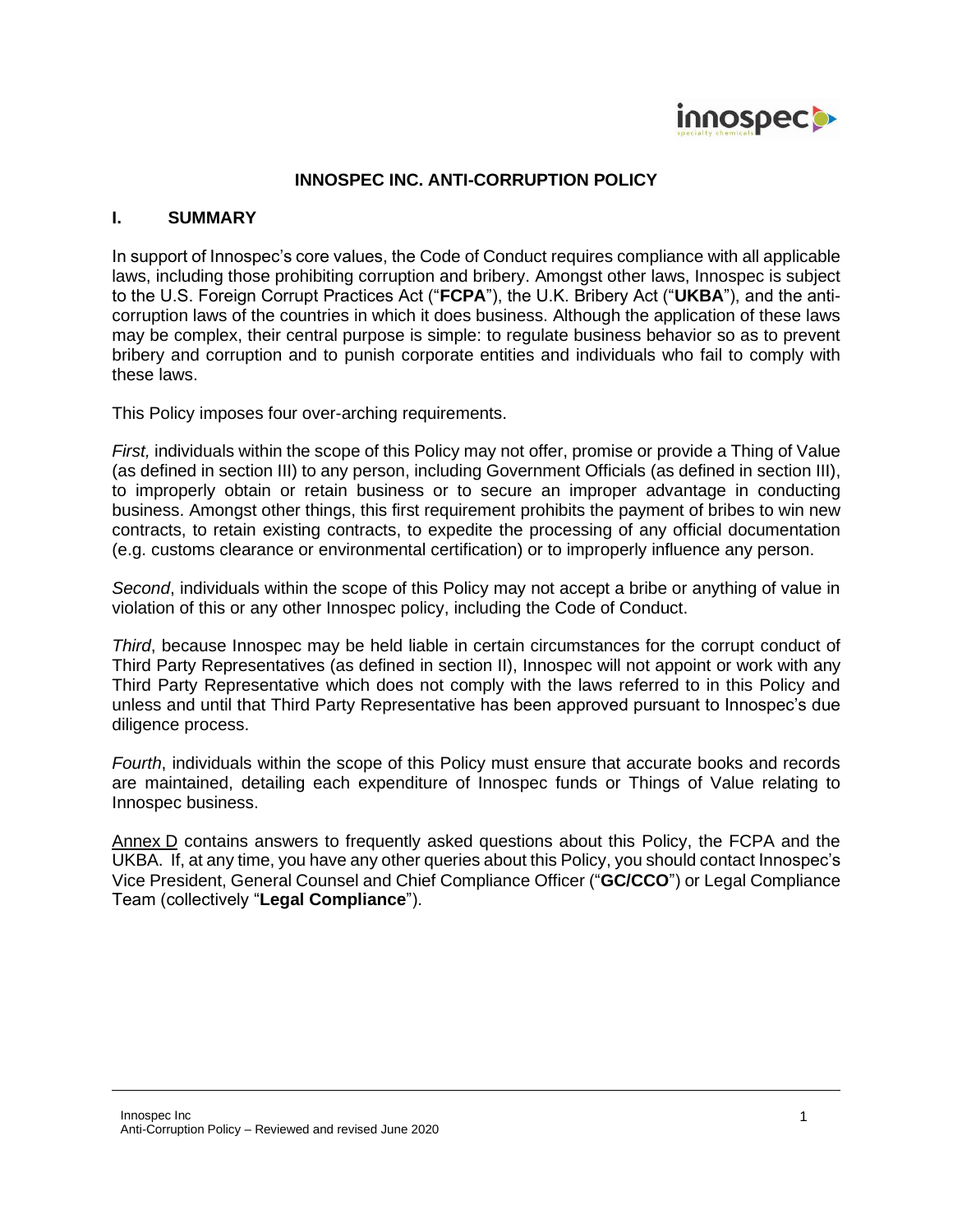### **II. SCOPE**

This Policy applies to Innospec Inc.'s board of directors ("**Board**") as well as all officers, directors, employees (permanent and temporary) and contract employees of Innospec Inc., and all of its subsidiaries and affiliated companies ("**Innospec**") wherever located and regardless of citizenship (collectively **"Employees"**). This Policy's general principles and prohibitions also apply to agents, distributors, consultants, joint venture partners, and all other third parties acting for or on behalf of Innospec wherever located and regardless of citizenship (collectively "**Third Party Representatives**").

Innospec recognizes that its Board, Employees and Third Party Representatives are citizens of many countries and that its operations are subject to many different laws, customs and cultures and Legal Compliance may therefore issue specific anti-bribery guidelines to conform to local laws in some countries. Any such guidelines will be at least as strict as the minimum standards set out in this Policy.

The Board, all Employees and Third Party Representatives must read and comply with this Policy.

### **III. DEFINITIONS**

The following definitions apply throughout this Policy:

- "**Thing of Value**"**:** means anything that the recipient might value, such as a financial or other advantage, including cash, gifts, gift cards, items with Innospec's logo, electronic equipment, clothing, meals, entertainment (for example, concert, theater, sport or other similar event invitations), travel, accommodation, transportation, loans, use of property or equipment, charitable donations, political contributions, medical treatment and job or internship offers.
- "**Government Official**"**:** means any official or employee of federal, state, provincial, county or municipal governments or any department or agency thereof; any officer or employee of a company or business owned in whole or in part by a government ("**State-Owned Enterprise**"); any officer or employee of a public international organization (for example, the World Bank, United Nations or the European Union); any foreign political party or official thereof; or any candidate for political office. Government Officials include officials at every level of government, regardless of rank or position.

Many governments operate in commercial areas through State-Owned Enterprises, particularly in industries relating to energy, extraction, mining, defense, aerospace, banking, telecommunications and healthcare. Even if a government is only a minority owner of an entity, that entity may be a State-Owned Enterprise if the government has substantial control over its operations. Importantly, the ownership and control structure of an entity is not always apparent, and U.S., U.K. and other regulatory authorities may consider an entity to be a State-Owned Enterprise (and its employees to be Government Officials) for purposes of enforcing anti-corruption laws, even if local law does not view that entity as state-owned. Any questions or concerns about whether an entity is a State-Owned Enterprise should be brought to the attention of Legal Compliance.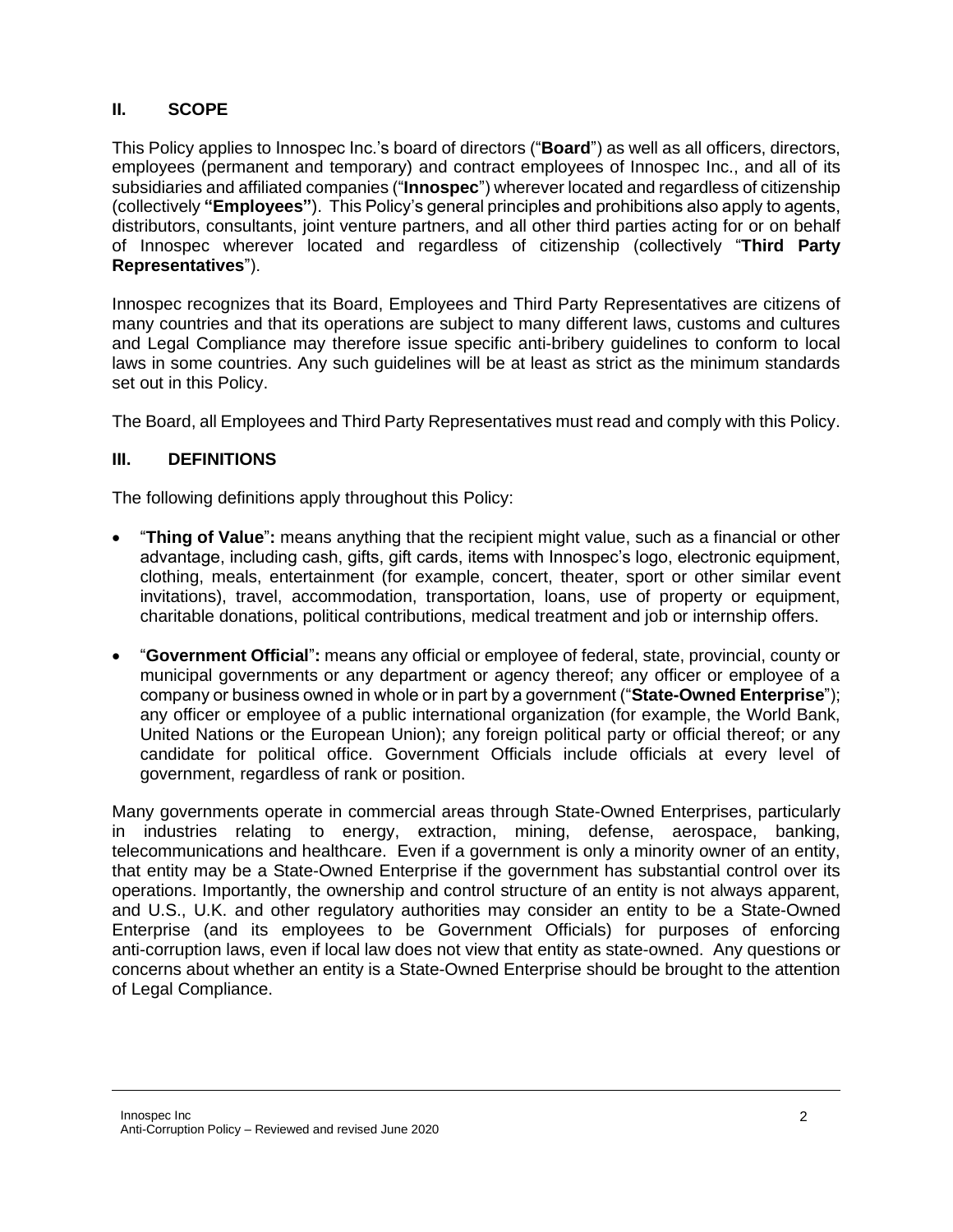## **IV. PROHIBITION OF BRIBERY**

Under no circumstance shall any Board member, Employee or Third Party Representative offer, promise or provide (or authorize, permit or conspire to provide) a Thing of Value to any person:

- to improperly obtain or retain business or an advantage in the conduct of business;
- to induce the recipient to perform some function improperly; or
- while knowing or believing that the recipient is not legally or contractually permitted to accept such Thing of Value (because of employment obligations or otherwise); or
- while intending, knowing or suspecting that the recipient will themselves offer, promise or provide a Thing of Value to any other person for any of the aforementioned purposes or in any of the aforementioned circumstances.

It is a violation of this Policy to intentionally disregard, or to be willfully blind to, the offering or making of an improper payment. Further, Board members, Employees and Third Party Representatives may not do indirectly what this Policy forbids them from doing directly.

This Policy also forbids "facilitating" or "grease" payments (e.g. payments made to speed up a transaction or process) for routine action by Government Officials. If any Board member, Employee or Third Party Representative feels compelled to make a payment otherwise prohibited by this Policy (e.g. to escape an imminent threat to their health or safety) the Board member, Employee or Third Party Representative must report such payment and provide all relevant details regarding the incident to Legal Compliance as soon as practicable. Innospec shall accurately record all such payments in its books and records.

Payment of reasonable, proportionate and bona fide expenses incurred by a third party may be permissible only if directly related to:

- the promotion, demonstration or explanation of Innospec's products or services; or
- the execution or performance of a contract.

Legal Compliance approval in writing is required for reimbursement of certain Third Party Representative expenses (refer to Innospec's Third Party Representative Compliance Approval User Guide available on the intranet or from Legal Compliance). In addition, all such payments or reimbursements must be properly documented in Innospec's books and records and where applicable must comply with Innospec's expense policies.

### **V. PROHIBITION OF PASSIVE CORRUPTION**

Innospec strictly prohibits passive corruption (i.e. the improper receipt of a Thing of Value). Board members, Employees and Third Party Representatives must not accept or receive, or agree to accept or receive a Thing of Value: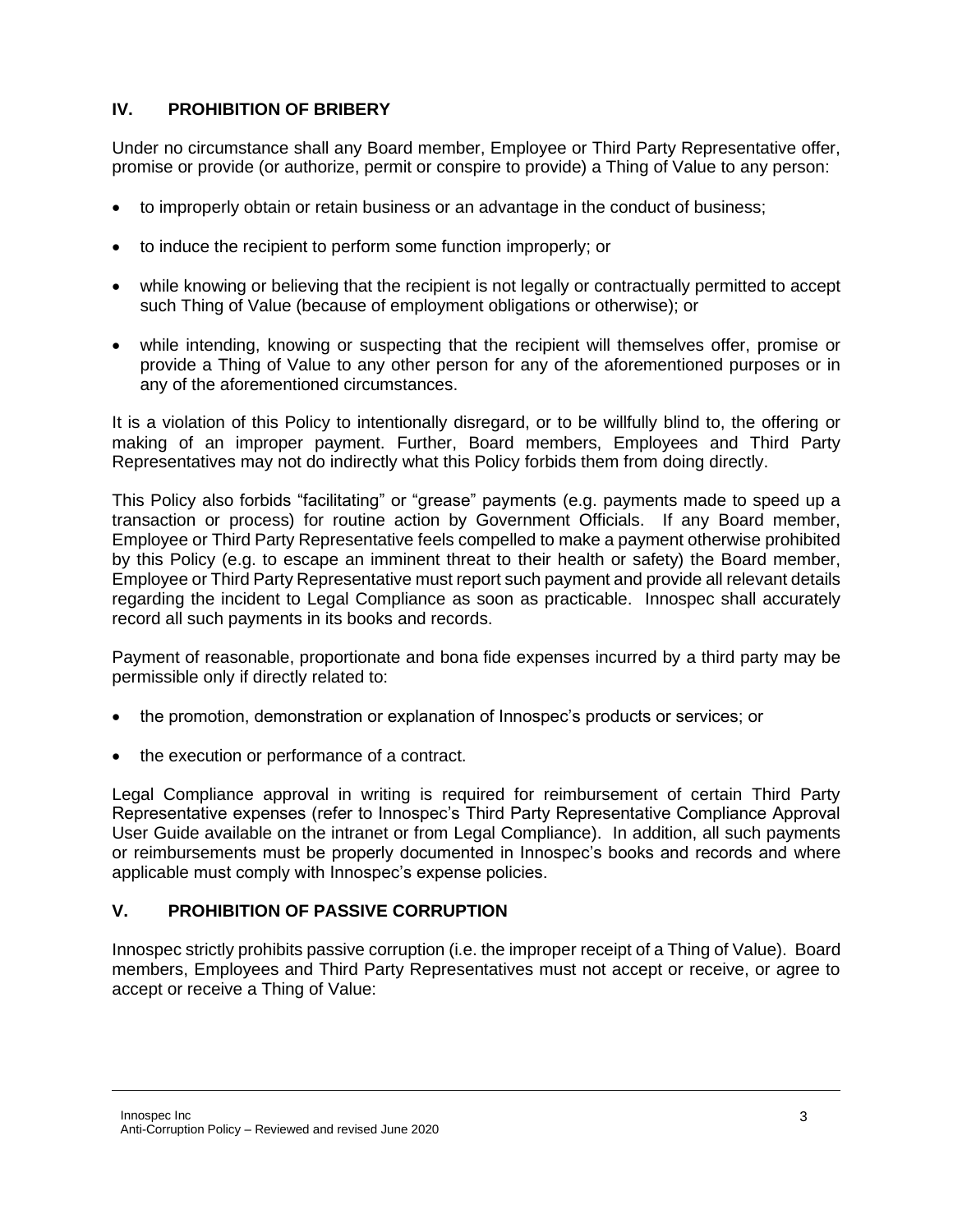- in violation of Innospec's Code of Conduct, this Policy or (in relation to Board members and Employees) any other Innospec policy; or
- in connection with the recipient's or any third party's improper performance of some Innospec related activity or function (i.e. a failure by the recipient or third party to perform the related activity or function in good faith, impartially or in accordance with a position of trust).

### **VI. GIFTS, MEALS, OTHER HOSPITALITY, CHARITABLE DONATIONS AND SPONSORSHIPS**

## **A. Gifts, Meals and Other Hospitality**

All gifts, meals and other hospitality (including travel) offered by or on behalf of Innospec to any person must be appropriate and reasonable under the circumstances, should not be extravagant or lavish and should be given transparently and be permissible under applicable law. Expenditure should be related to the promotion, explanation or demonstration of Innospec's products or services and any that creates even the appearance of impropriety may violate this Policy.

### **B. Charitable Donations**

Innospec is committed to supporting the communities in which it does business, and permits reasonable donations to charities. However, charitable donations may violate applicable anticorruption laws if they are made to improperly influence any individual. Accordingly, Board members and Employees may donate on behalf of Innospec only to bona fide charities for proper charitable purposes **after** obtaining approval from Legal Compliance. Legal Compliance will require confirmation that the proposed recipient of the donation is indeed a bona fide charity.

### **C. Political Contributions**

Board members and Employees shall not make political contributions on behalf of Innospec to improperly influence any political candidate, political party, campaign committee or Government Official. Before making any political contribution on behalf of Innospec, Board members and Employees must secure the approval in writing of Innospec's Chief Executive Officer and GC/CCO. No Board member or Employee may seek or receive reimbursement from Innospec, directly or indirectly, for any political contribution made in their personal capacity.

### **D. Sponsorships**

In certain situations, Innospec may sponsor events or activities hosted, organized, coordinated and/or supported by third parties. For the purposes of this Policy, sponsorships include any contribution in money or in kind by Innospec towards any such event or activity in return for an opportunity to advertise the Innospec brand by, for example, displaying the Innospec logo or otherwise publicizing Innospec during the event or activity (e.g. by mentioning Innospec's support during the opening or closing addresses of a conference). Legal Compliance will require information regarding the event or activity being sponsored and the advertising opportunity.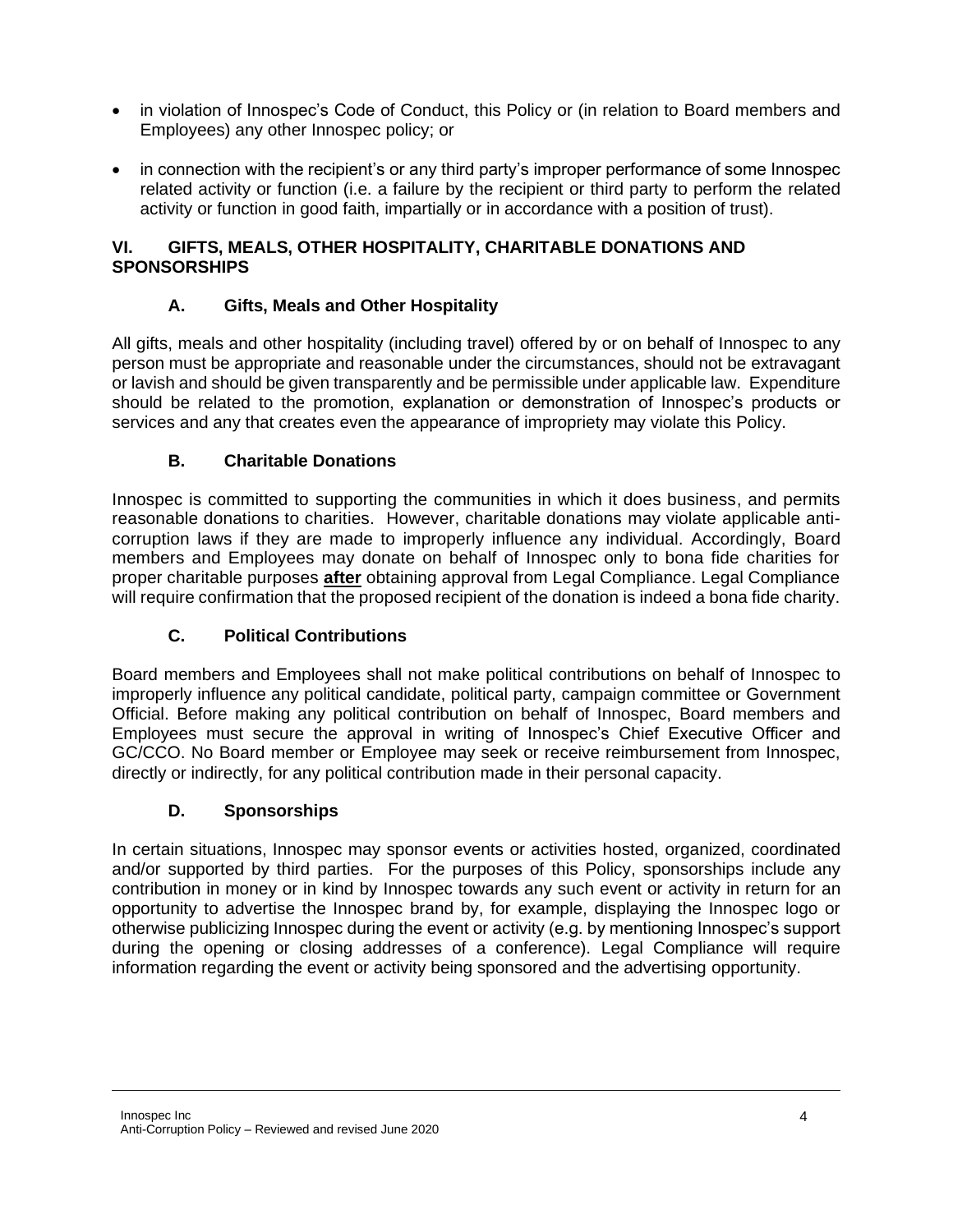# **E. Reporting and Approval Requirements**

Innospec's reporting and approval requirements for all gifts, meals and other hospitality (including travel), charitable donations and sponsorships are set out in the **Gifts, Hospitality, Charitable Donations and Sponsorships Policy** which is accessible on the intranet or from Legal Compliance. Note that when approvals are required, they are required **before** the gift, hospitality, charitable donation or sponsorship is offered, given or received except in limited circumstances.

## **VII. THIRD PARTY REPRESENTATIVE DUE DILIGENCE PROCEDURES**

No person or entity may be authorized to represent or act on behalf of Innospec until that person or entity is reviewed and approved by Legal Compliance and retained by written agreement with Innospec.

### **A. Pre-Engagement Due Diligence regarding Potential Third Party Representatives**

Whenever Innospec intends to engage or retain an agent, distributor, marketing consultant, lobbyist or other third party that will act for or on behalf of Innospec, Legal Compliance will conduct due diligence on the prospective Third Party Representative to determine amongst other things their reputation, beneficial ownership, professional capability, credibility and history of compliance with applicable anti-corruption laws. Legal Compliance will specify the information to be obtained during such due diligence, will review the due diligence results and, if appropriate, approve engagement of the Third Party Representative.

Unless otherwise authorized by the GC/CCO or Legal Compliance in writing, no Third Party Representative may make any sales, receive any commission or other payments or provide any services to or on behalf of Innospec, including the marketing or promotion of Innospec or its products, until Legal Compliance has issued an email confirming its approval to trade. Innospec's due diligence processes and procedures are set out in the Third Party Representative Compliance Approval User Guide which is accessible on the intranet or from Legal Compliance.

# **B. Contracting with Third Party Representatives**

The prior approval of Legal Compliance (in addition to any other approvals required by other Innospec policies) is required for all:

- contracts with Third Party Representatives (including joint venture and partnership contracts);
- shareholder contracts; and
- contracts for the acquisition of entities or of for the whole or substantially the whole of an entity's business assets.

All such contracts shall contain anti-corruption provisions substantially similar to those contained in Annex C unless otherwise approved in writing by Legal Compliance. No trade may be conducted and no payment may be disbursed by Innospec under any such contract until such approvals have been obtained.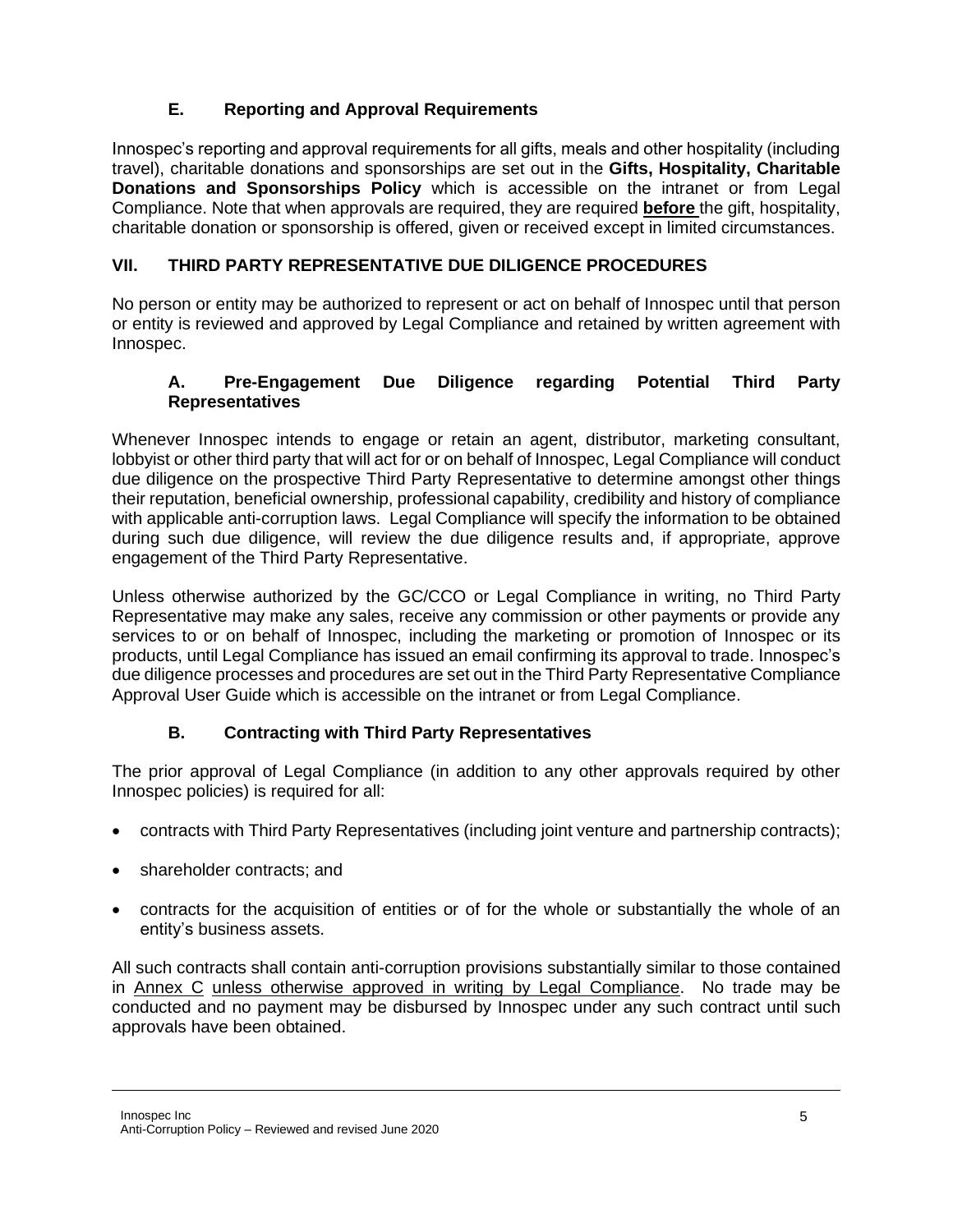The Commercial Legal team ("**Commercial Legal**") maintains standard forms for these types of contracts and will provide templates upon request. These templates must be used for all relevant contracts and the final version must be approved by Commercial Legal and Legal Compliance before signature.

# **C. Post-Engagement Monitoring of Third Party Representatives**

After Innospec retains a Third Party Representative, relevant Employees (in particular the business manager responsible for managing the relationship) must continue monitoring the Third Party Representative's on-going activities for, amongst other things, any anti-corruption red flags or concerns. If any Board member or Employee knows or reasonably suspects that a payment or promise of a payment prohibited by anti-corruption laws or this Policy has been, is being or may be made by a Third Party Representative for or on Innospec's behalf, Legal Compliance must be advised immediately. Board members and Employees must use reasonable efforts to prevent such payments or the promise of such payments from occurring.

# **D. Mergers & Acquisitions**

In pursuit of its corporate strategy, Innospec may be involved in merger or acquisition activity. Whenever Innospec pursues a merger with, or the acquisition of, any business entity, the due diligence process associated with the proposed merger or acquisition shall include a due diligence inquiry regarding the target's compliance with applicable anti-corruption laws. Legal Compliance shall specify what information must be obtained during such due diligence, and shall review and approve in writing the results of such due diligence. Following the merger or acquisition, Innospec shall wherever possible implement appropriate anti-corruption compliance policies and internal controls or, in the case of minority investments, shall make reasonable efforts to encourage the entity to adopt such policies and controls.

# **E. Joint Ventures**

Whenever Innospec wishes to establish a joint venture, it shall conduct due diligence on the prospective joint venture partner or partners to determine amongst other things their reputation, beneficial ownership, professional capability, credibility and history of compliance with applicable anti-corruption laws. Legal Compliance will specify the information to be obtained during such due diligence and shall review and approve in writing the results of such due diligence.

### **F. Red Flags**

A key aspect of anti-corruption-related due diligence and post-retention monitoring is the identification of "red flags" which are anything that may indicate unethical or corrupt business conduct. A non-exhaustive list of red flags, including any identified by the U.S. Department of Justice, is at Annex B ("**Red Flags**"). All due diligence investigations conducted by Innospec must consider potential Red Flags.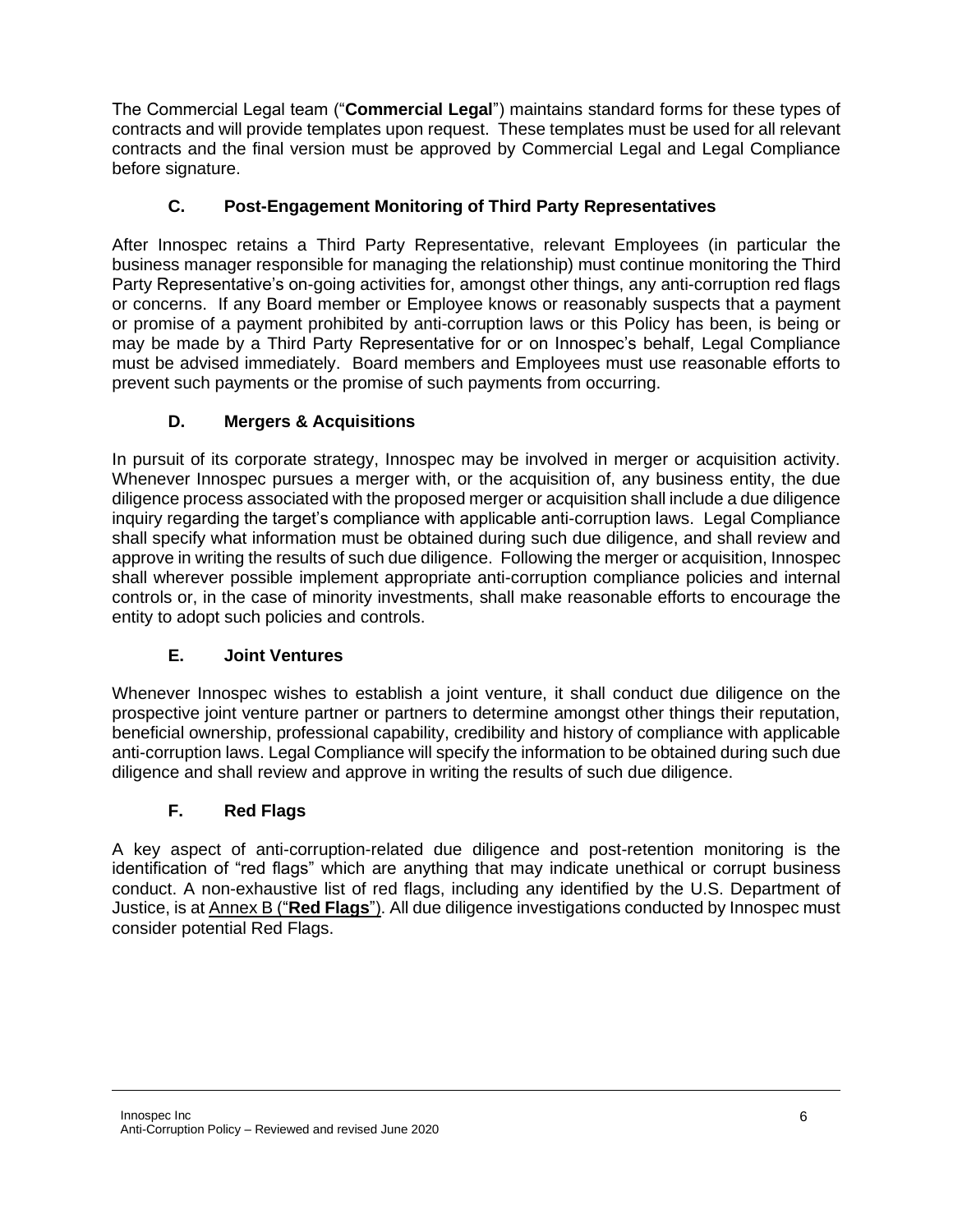# **VIII. ACCOUNTING ISSUES**

## **A. Accurate Books and Records**

Innospec must make and keep accurate books, records and accounts which, in reasonable detail, accurately and fairly reflect the transactions and dispositions of Innospec's assets, no matter the purpose or size of the transaction or disposition. Accordingly, neither Board members nor Employees shall create or make payments from "off-the-books" accounts or "slush funds".

To maintain accurate books and records, Board members and Employees must:

- create business records, including general ledger and journal entries and expense reports that accurately reflect the true substance of the underlying transaction or event; and
- sign only documents, including contracts, that the Board member or Employee is authorized to sign and that they believe to be accurate and complete.

Additional information may be found in Innospec's **Group Accounting Standards Handbook**, accessible on the intranet.

### **B. Internal Controls**

Innospec maintains a system of internal accounting controls sufficient to provide reasonable assurances that, among other things, transactions are executed in accordance with Innospec's accounting standards and generally accepted accounting principles.

## **C. Minority-Owned Subsidiaries**

Innospec shall, in good faith and to the extent reasonable in the circumstances, use its influence on any entity in which Innospec has 50% or less of the voting power of the entity, to cause the entity to maintain proper records and internal accounting controls.

# **IX. ANTI-CORRUPTION CONTROLS**

### **A. Education and Training**

Innospec provides regular anti-corruption education and training to its Board members, Employees and Third Party Representatives. Innospec may require Board members, Employees and key personnel from Third Party Representatives to participate in on-line courses and/or inperson training regarding anti-corruption laws and regulations, Innospec's Code of Conduct and this Policy.

### **B. Annual Certifications**

Innospec requires annual Anti-Corruption Policy certifications from all Board members and relevant Employees, as determined by Legal Compliance. Included in this group are all management and accounting personnel and other individuals who have access to Innospec funds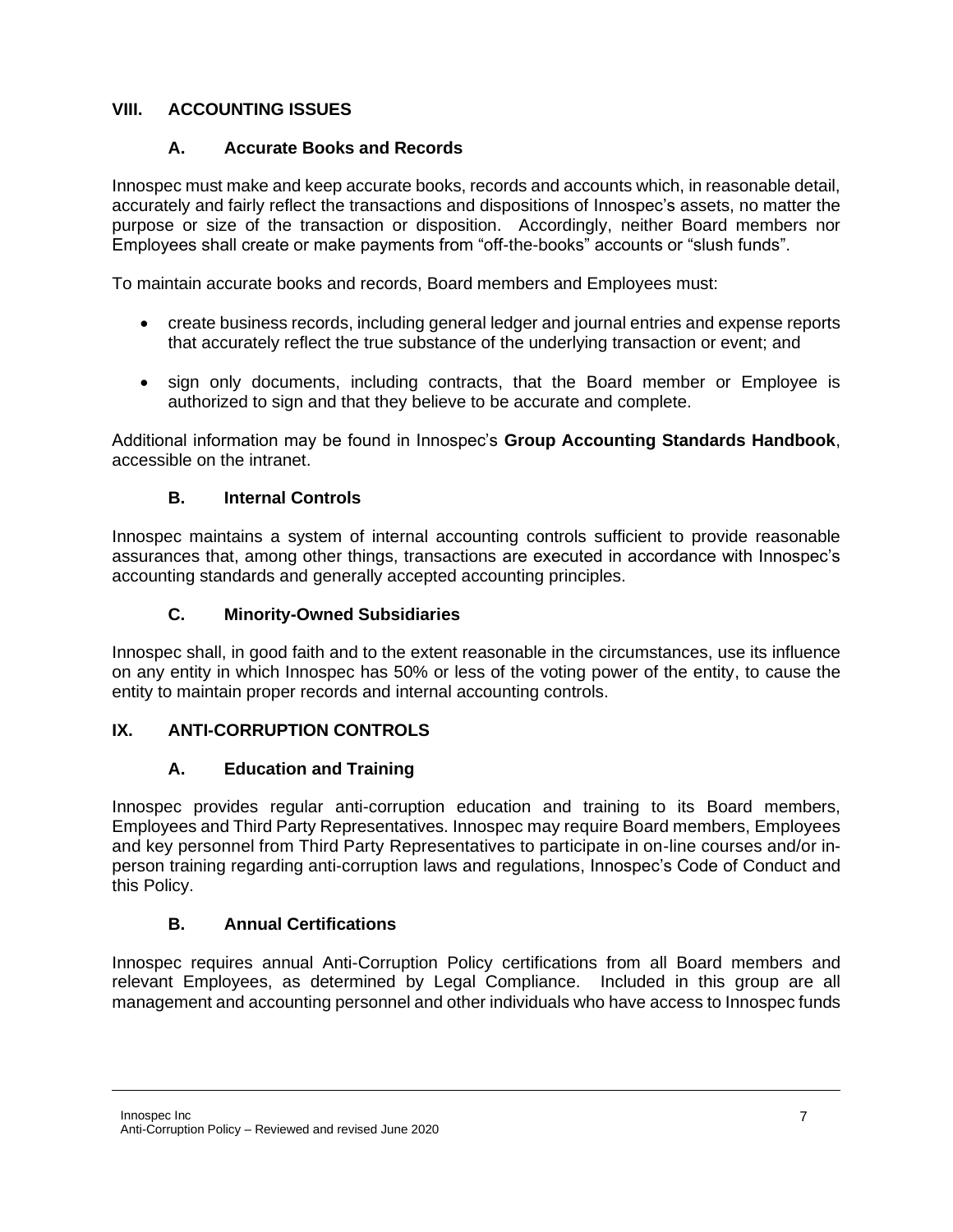or who have responsibility for recording transactions that impact Innospec's books and records, and all Employees who interface with Government Officials.

Annual Anti-Corruption Policy certifications are also required from Third Party Representatives as determined by Legal Compliance.

By the annual certification, individuals confirm that they have read and understood this Policy, they are not aware of any violation or potential violation of the Policy and that they will promptly report any non-compliance in accordance with Innospec's Reporting Corporate Governance Concerns Policy (which is accessible on Innospec's website, its intranet or from Legal Compliance).

This certification shall be completed at least annually and from time to time as determined by Legal Compliance, GC/CCO, and/or Innospec's Nominating and Corporate Governance Committee ("**NCGC**").

### **C. Auditing**

### **1. Business Assurance**

Testing and analysis of Innospec transactions for potential violations of this Policy shall be a regular part of the Business Assurance routine audit process, and all Board members and Employees shall cooperate fully with Business Assurance in that regard. The Business Assurance audit protocol shall include anti-corruption testing and analysis. From time to time, the applicable Business Assurance protocol shall be reviewed to confirm that it is adequate.

## **2. Compliance Auditing**

Legal Compliance, in consultation with Business Assurance, shall conduct regular compliance audits across Innospec's business as agreed annually with the NCGC including a focus on anticorruption and compliance with relevant Innospec policies and procedures. Legal Compliance shall maintain a compliance audit protocol which shall be regularly reviewed and updated as required.

### **3. Audit Reporting**

Promptly after completion of the relevant audit, Business Assurance audit reports shall be communicated to the Audit Committee of the Board, and Legal Compliance audit reports shall be communicated to the NCGC.

### **D. Reporting**

Board members and Employees who know of, or suspect, a potential violation of this Policy or applicable anti-corruption laws should report their concerns in accordance with Innospec's Reporting Corporate Governance Concerns Policy (which is accessible on Innospec's website, its intranet or from Legal Compliance).

Contact details for reporting directly to Legal Compliance are as follows: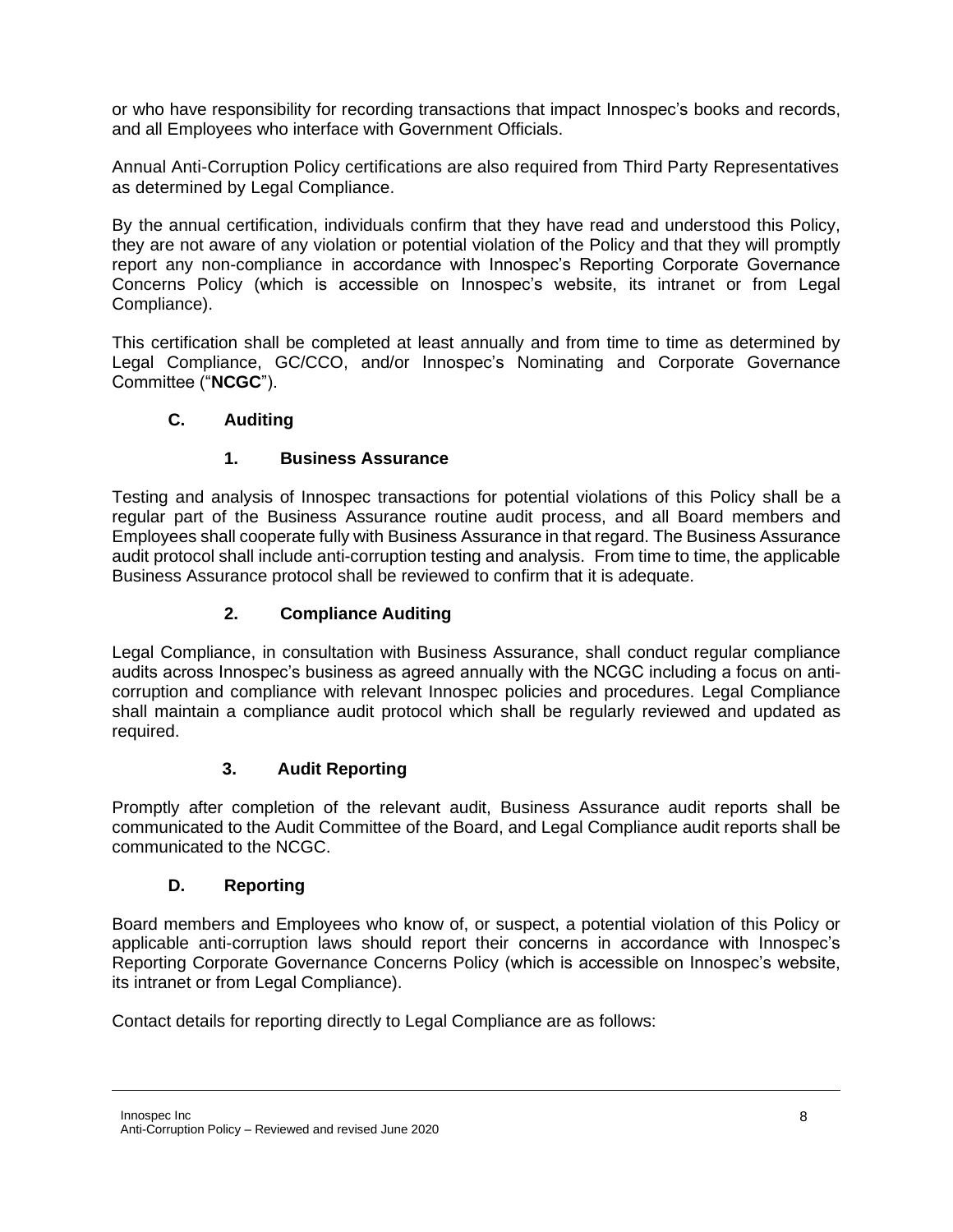| GC/CCO                                           | David Jones         | David.Jones@innospecinc.com<br>+1 303 566 0509       |
|--------------------------------------------------|---------------------|------------------------------------------------------|
| <b>Assistant General</b><br>Counsel (Compliance) | <b>Rachel Clark</b> | Rachel.Clark@innospecinc.com<br>+44 (0) 151 350 6296 |
| Legal Compliance                                 |                     | Legal.Compliance@innospecinc.com                     |

It is strictly prohibited to retaliate against any Board member or Employee for good-faith reporting of known or suspected violations of any laws or Innospec policies or procedures.

### **E. Consequences of Policy Violation**

Innospec will not tolerate any violation of this Policy or any applicable anti-corruption law. Failure of a Board member or Employee to comply with this Policy may constitute gross misconduct and be grounds for termination or other disciplinary action in accordance with the disciplinary process for the relevant Innospec site or country. Failure of a Third Party Representative to comply with this Policy may be grounds for termination of the relationship.

### **X. ADMINISTRATION**

Innospec's GC/CCO is responsible for the content and periodic review of this Policy. Innospec shall administer this Policy in accordance with Annex A.

### **XI. QUESTIONS**

Annex D of this Policy addresses frequently asked questions regarding anti-corruption laws and this Policy. Any additional questions concerning this Policy should be addressed to Legal Compliance at:

### Legal.Compliance@innospecinc.com

Questions may also be addressed personally to Innospec's GC/CCO or Assistant General Counsel (Compliance), whose contact information is included above.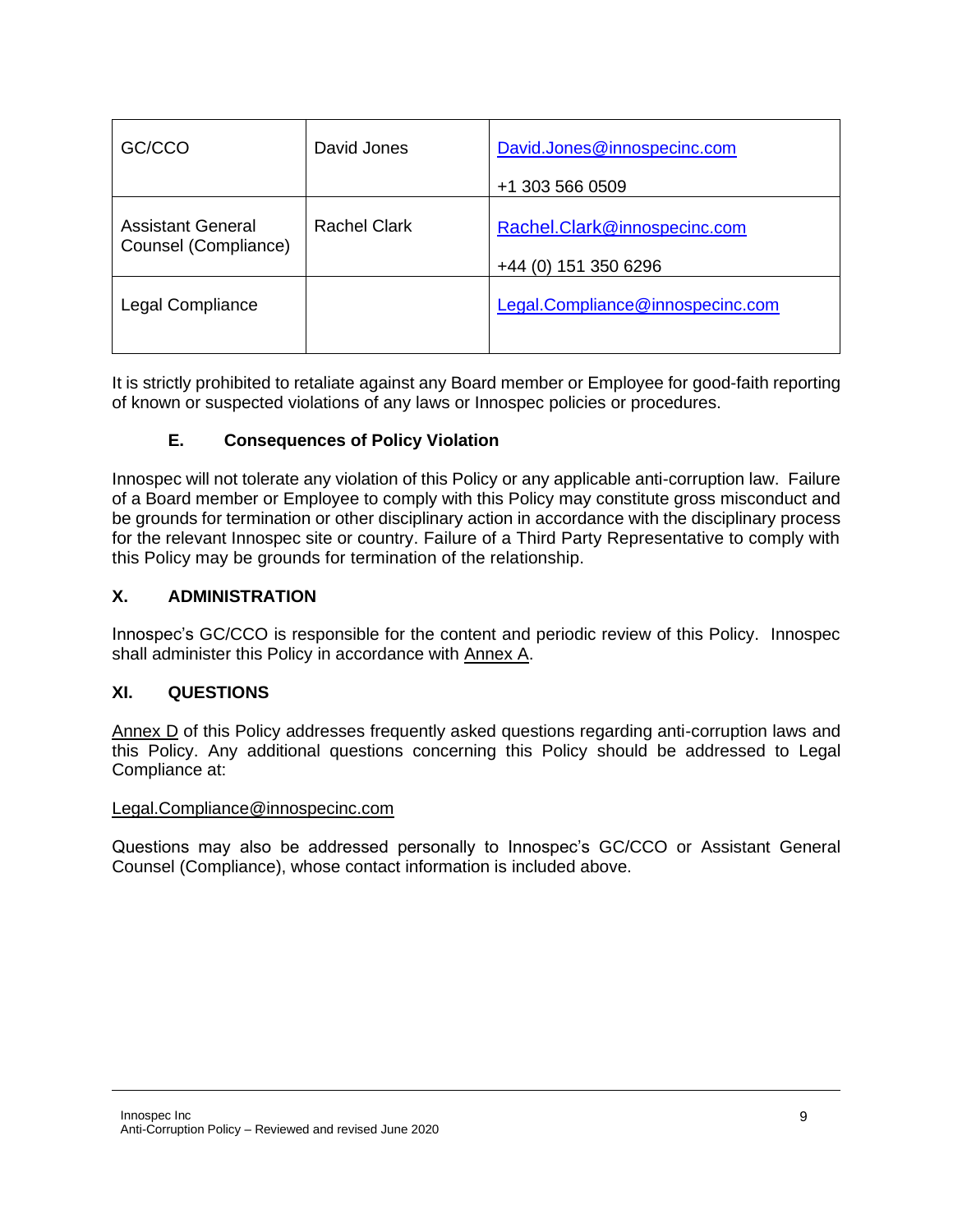### **ANNEX A ADMINISTRATION OF INNOSPEC'S ANTI-CORRUPTION POLICY**

This Policy will be administered by the NCGC, Innospec's GC/CCO and Legal Compliance.

### **I. BOARD OF DIRECTORS**

The Board has specifically directed Innospec's management to issue and implement this Policy. The Board retains ultimate responsibility in connection with Innospec's obligations under applicable anti-corruption laws and has delegated certain responsibilities for administration of Innospec's compliance program to the NCGC and the GC/CCO.

### **II. NOMINATING AND CORPORATE GOVERNANCE COMMITTEE**

The NCGC is charged with responsibility for:

- overseeing administration of this Policy;
- evaluating and approving any proposed amendments to the Policy on at least a bi-annual basis;
- reviewing periodic reports from Legal Compliance regarding the status and adequacy of Innospec's anti-corruption compliance program;
- reviewing reports from Legal Compliance regarding possible violations of this Policy;
- undertaking, when appropriate, an independent investigation of possible violations of this Policy; and
- reporting to the Board at least quarterly on the status of Innospec's compliance with this Policy.

# **III. GENERAL COUNSEL & CHIEF COMPLIANCE OFFICER**

The GC/CCO has responsibility for:

- overseeing the overall implementation of policies and procedures relating to this Policy including appropriate training, audit and risk assessment;
- reviewing and, with the assistance of internal and external subject-matter experts as appropriate, proposing improvements to this Policy and all related policies, procedures and forms on at least a bi-annual basis;
- reporting the results of the bi-annual review of this Policy and all related policies, procedures and forms to the Compliance Steering Group ("**CSG**") and the NCGC;
- chairing the CSG (or, at its sole discretion, delegating the CSG chair to the Assistant General Counsel (Compliance));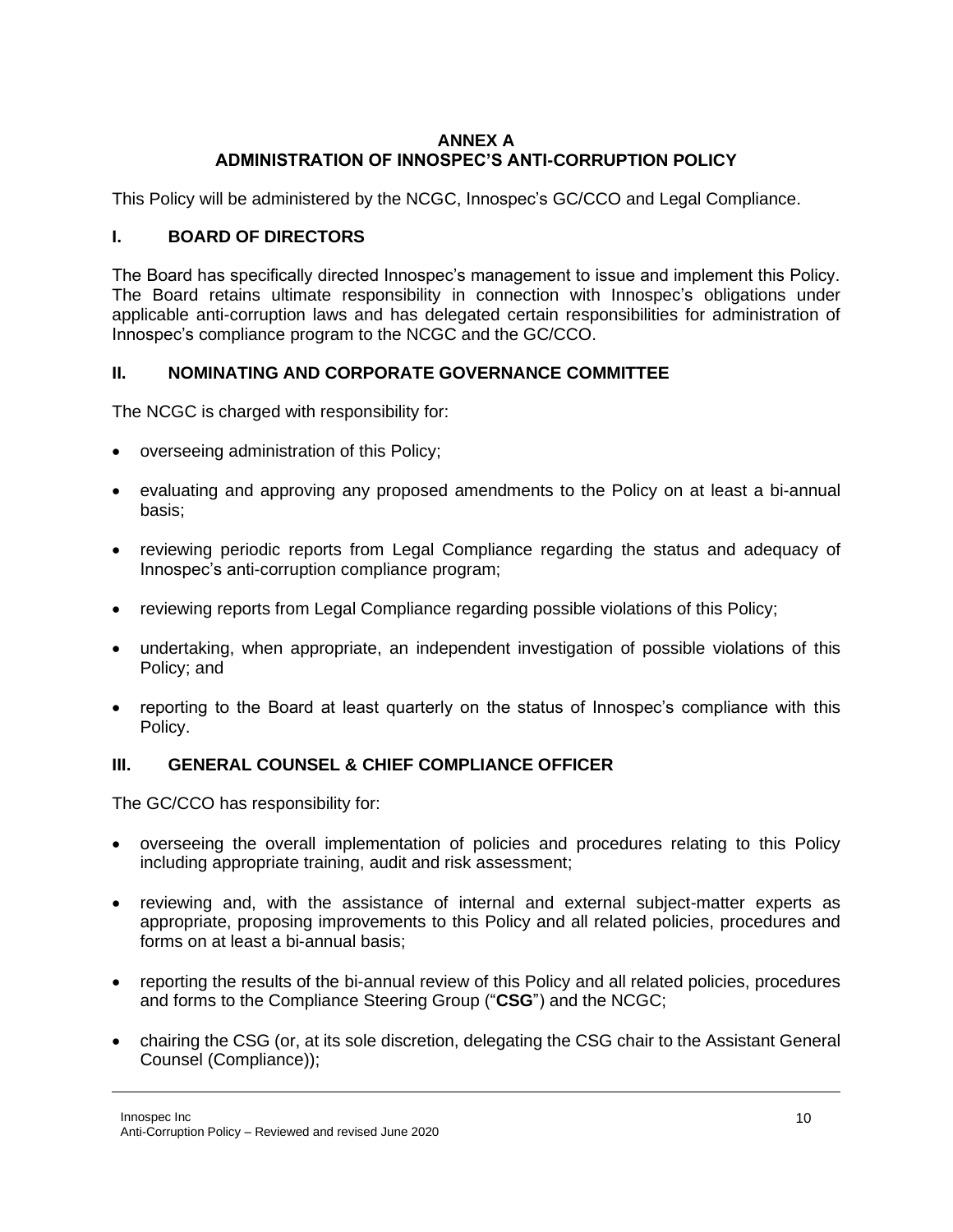- reporting to the NCGC at least quarterly on the status of compliance with this Policy;
- overseeing the provision of advice and support, and the handling of complaints, by Legal Compliance in relation to this Policy; and
- overseeing the investigation and handling by Legal Compliance of potential violations of this Policy unless the NCGC determines that an independent investigation is warranted.

In carrying out these responsibilities, the GC/CCO may utilize the assistance of Legal Compliance and where required other qualified staff members, investigators, forensic accountants and external legal counsel.

### **IV. LEGAL COMPLIANCE**

Legal Compliance has responsibility for:

- administering this Policy on a day-to-day basis;
- advising Board members and Employees (as Innospec's legal counsel) on any legal issues related to compliance with this Policy;
- developing, coordinating and delivering the anti-corruption education and training programs required by this Policy;
- administering the anti-corruption certification program;
- conducting regular compliance audits and compliance risk assessments;
- reporting on compliance status to the GC/CCO;
- collaborating with the GC/CCO to establish, review and, as necessary, revise Innospec's compliance policies, procedures and forms on at least a bi-annual basis;
- administering Innospec's reporting hotline;
- remaining current on applicable law and on best practices in anti-corruption and corporate compliance policies and procedures;
- providing advice and support, and dealing with queries, relating to this Policy and engaging the GC/CCO and/or the NCGC as appropriate;
- engaging external legal counsel and other subject matter experts as required;
- investigating all actual and potential violations of this Policy and reporting immediately to the GC/CCO and, where appropriate, the NCGC all such violations that are material; and
- reporting to the NCGC at least quarterly on the status of Innospec's compliance with this Policy and on practical issues that have arisen in connection with this Policy.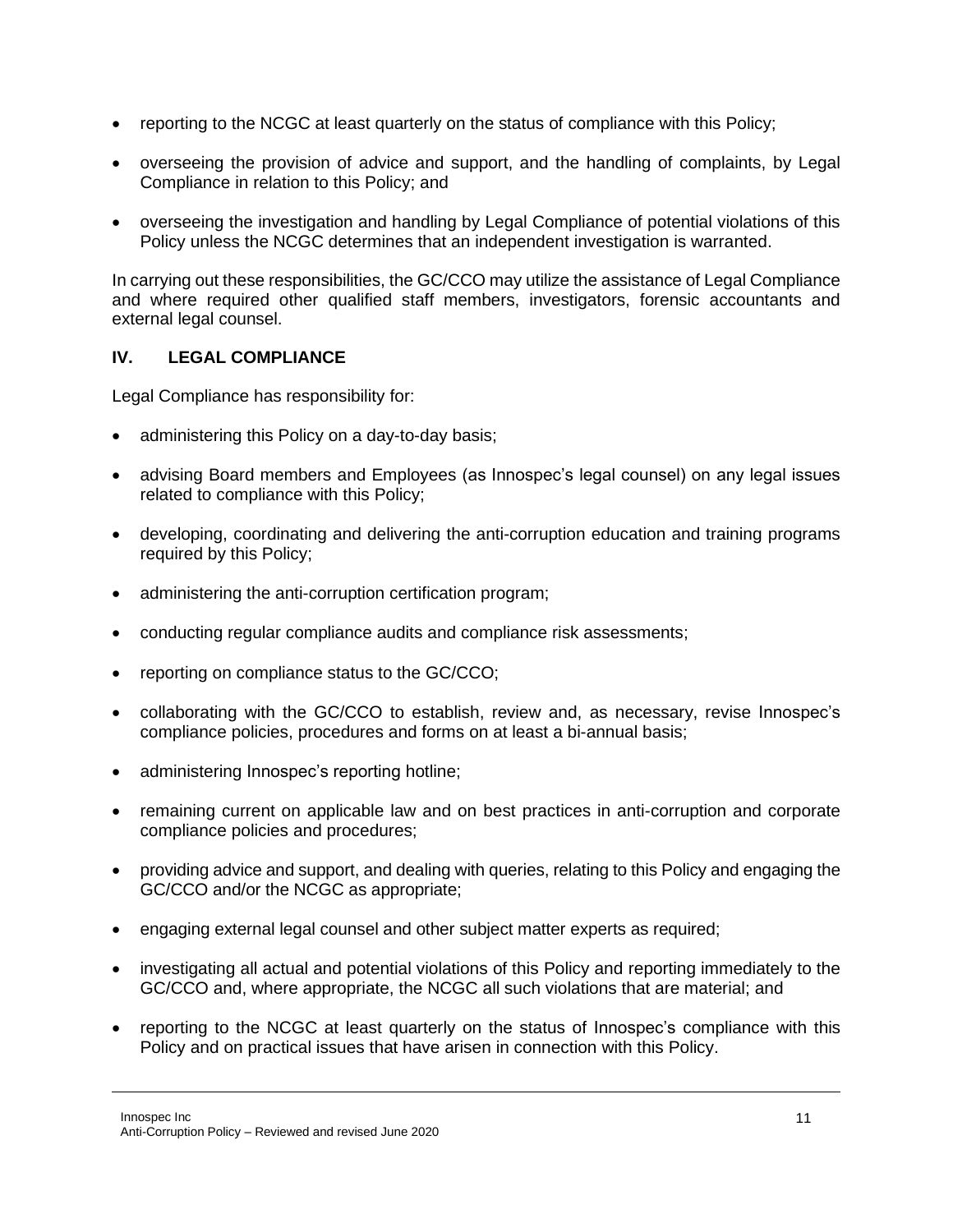Legal Compliance is authorized to communicate directly with the NCGC or any other nonexecutive director if appropriate at any time.

## **V. COMPLIANCE STEERING GROUP**

The CSG comprises as a minimum Innospec's GC/CCO; Assistant General Counsel (Compliance); other members of Legal Compliance; Chief Operating Officer; President - Oilfield Services, Americas; Vice President Sales – Performance Chemicals, Americas; Head of Business Assurance and the Director of Purchasing & Supply Chain - EMEA. Other members may be included as required by the GC/CCO. The CSG meets quarterly in connection with the effective implementation of this Policy and to discuss and review any business-related compliance issues. The CSG is informed of any changes to compliance-related procedures, controls and plans including compliance training plans and is responsible for communicating such changes to the business including the Executive Team, and ensuring continued compliance.

## **VI. BUSINESS ASSURANCE**

Innospec's Business Assurance Department routinely and regularly tests and verifies compliance with this Policy as part of its audit program. It also assists with the conduct of Legal Compliance audits as required. Business Assurance will immediately notify the GC/CCO, Legal Compliance and/or the NCGC, as appropriate, when any actual or suspected failure to comply with this Policy comes to its attention.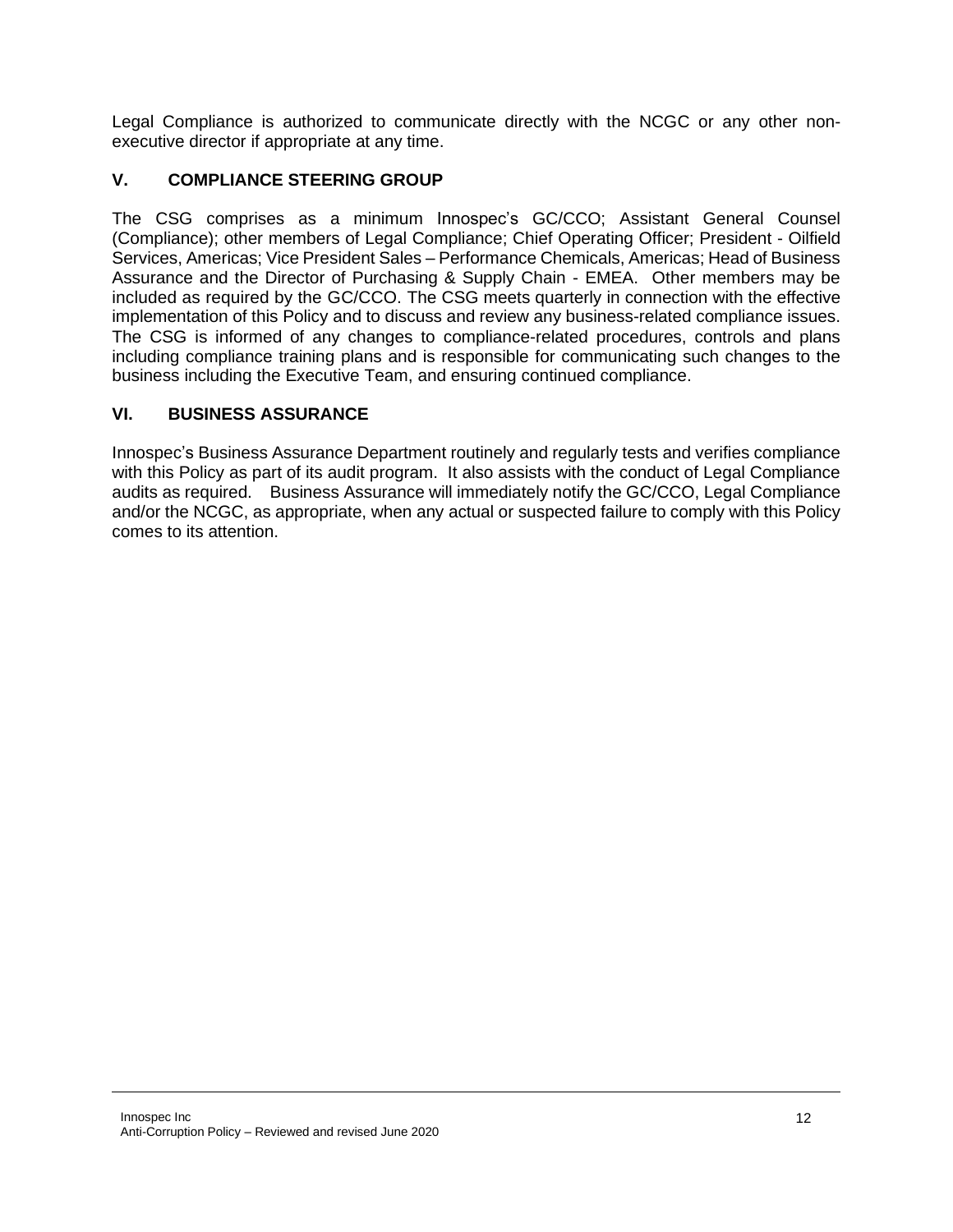#### **ANNEX B THIRD PARTY REPRESENTATIVE RED FLAGS**

Everyone at Innospec who, in relation to any prospective or current Third Party Representative, becomes aware of something they know or suspect, or which they reasonably ought to know or suspect, is a Red Flag or which otherwise constitutes unethical or corrupt conduct, should promptly raise the same with Legal Compliance. Particular attention should be given to the following non-exhaustive list of corruption Red Flags:

- 1. The Third Party Representative has a history of improper payment practices.
- 2. The Third Party Representative is based in, or re-selling into, a country where there is widespread corruption.
- 3. The transaction or the Third Party Representative is involved in or with an industry that has a history of corruption.
- 4. The Third Party Representative refuses to agree to comply with anti-corruption laws or Innospec's compliance policies.
- 5. The Third Party Representative, or any of its owners, directors, managers or employees, has a family or close personal relationship with a Government Official or a current or potential customer.
- 6. The Third Party Representative relies heavily on political/government contacts to promote Innospec's interests.
- 7. The Third Party Representative has a poor business reputation.
- 8. The Third Party Representative insists that its identity remains confidential or refuses to divulge the identity of its owners.
- 9. A customer recommends or insists on the use of a particular Third Party Representative.
- 10. The Third Party Representative or any of its owners, directors, managers or employees has violated any laws specifically relating to corruption, fraud, money laundering, antitrust/competition law or financial/accounting rules.
- 11. The Third Party Representative or any of its owners, directors, managers or employees has a personal, close or familial relationship with an Employee.
- 12. The Third Party Representative does not have offices or staff.
- 13. The Third Party Representative does not have significant relevant skills or experience.
- 14. The Third Party Representative insists on unusual or suspicious contracting procedures.
- 15. The fee or commission requested by the Third Party Representative is unusually high.

Innospec Inc Anti-Corruption Policy – Reviewed and revised June 2020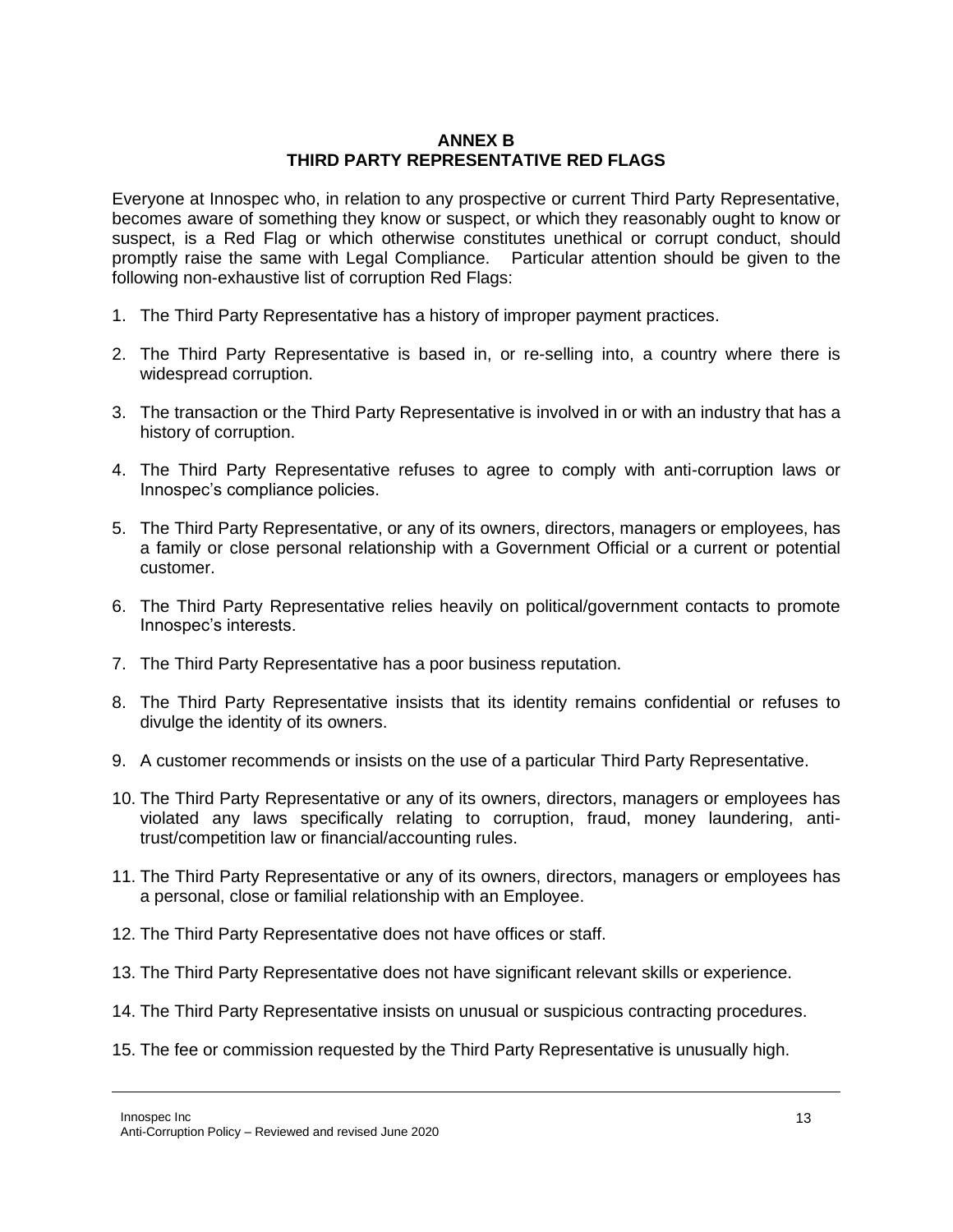- 16. The payment mechanism to be utilized is secretive or unusual.
- 17. The Third Party Representative submits inflated or inaccurate invoices.
- 18. The Third Party Representative requests payment in cash or bearer instrument payments.
- 19. The Third Party Representative requests payment in a jurisdiction outside its home country or country of incorporation that has no relationship with the transaction or the entities involved in the transaction.
- 20. The Third Party Representative requests that payments be made to or from a different party.
- 21. The Third Party Representative asks that a customer be granted an excessive credit line.
- 22. The Third Party Representative requests unusual bonuses, expenses, advance payments, special payments or rebates.

All Red Flags relating to Third Party Representatives which are reported to Legal Compliance and are not resolved to the satisfaction of Legal Compliance will be reported by Legal Compliance to the Board.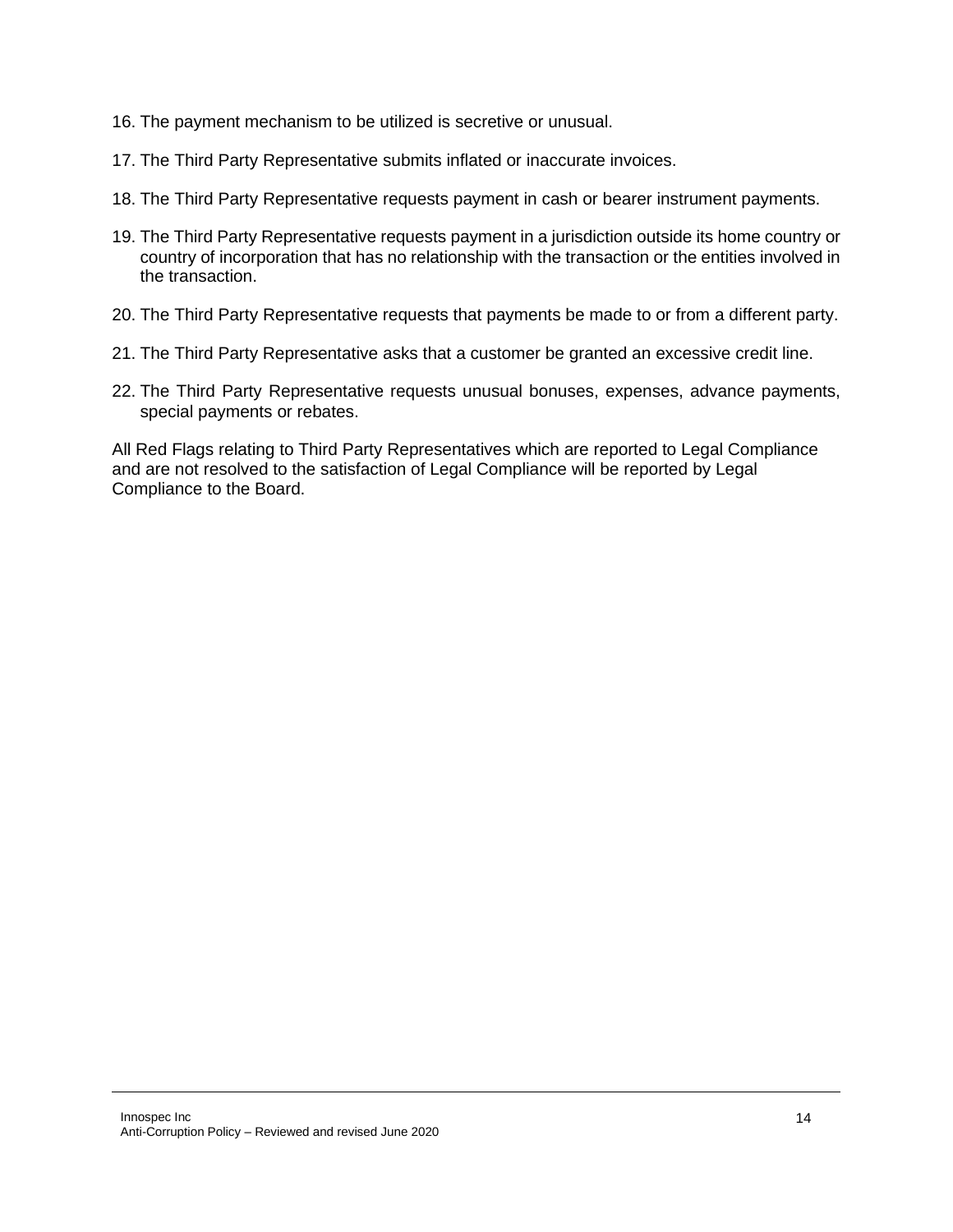#### **ANNEX C STANDARD PROVISIONS FOR CONTRACTS WITH THIRD PARTY REPRESENTATIVES: ANTI-CORRUPTION SCHEDULE**

- 1. Compliance with Anti-Corruption Law. The **{Third Party Representative}** represents and warrants that it will take no action, directly or indirectly, that would constitute a violation of the United States Foreign Corrupt Practices Act, 1977, as amended from time to time ("**FCPA**"), the UK Bribery Act, 2010, as amended from time to time ("**UKBA**"), any other applicable anti-corruption laws or regulations, or Innospec's Code of Conduct and associated Anti-Corruption Policy. Specifically, the **{Third Party Representative}** represents and warrants that neither it nor any of its officers, directors, employees, representatives, contractors, designees, ultimate beneficial owners or shareholders, nor any other party acting on its behalf, will directly or indirectly make, offer, authorize, promise to make, or receive any Payment:
- 1.1. to obtain or retain any contract, business opportunity or other similar benefit
	- 1.1.1. to or for the use or benefit of any Government Official;
	- 1.1.2. to any other person where the **{Third Party Representative}** knows or has reason to know or suspect that any part of such Payment will be directly or indirectly given or paid by such other person, or will reimburse such other person, for any Payment previously made or given to any Government Official when such Payment could not be made directly in accordance with this paragraph 1; or
	- 1.1.3. to any person where such Payment violates any laws, decrees, regulations or policies having the force of law in the country or countries of such person or applicable to such person or the laws of the United States of America; or
- 1.2. to or from any person, whether or not a Government Official,
	- 1.2.1. with the intention to bring about or reward the improper performance of a duty or obligation to which the person is subject; or
	- 1.2.2. with the knowledge or belief that the acceptance of the advantage in itself constitutes the improper performance of the person's duty or obligation.
- 2. Definitions. For the purposes of this schedule, the following definitions shall apply:
- 2.1. The "Government" is any national, federal, state, provincial, municipal, local or any other government, including any department, agency, instrumentality, company, corporation or other entity owned in whole or in part or controlled by any such government;
- 2.2. A "Government Official" is any:
	- 2.2.1. official or employee of Government;
	- 2.2.2. political party or official thereof;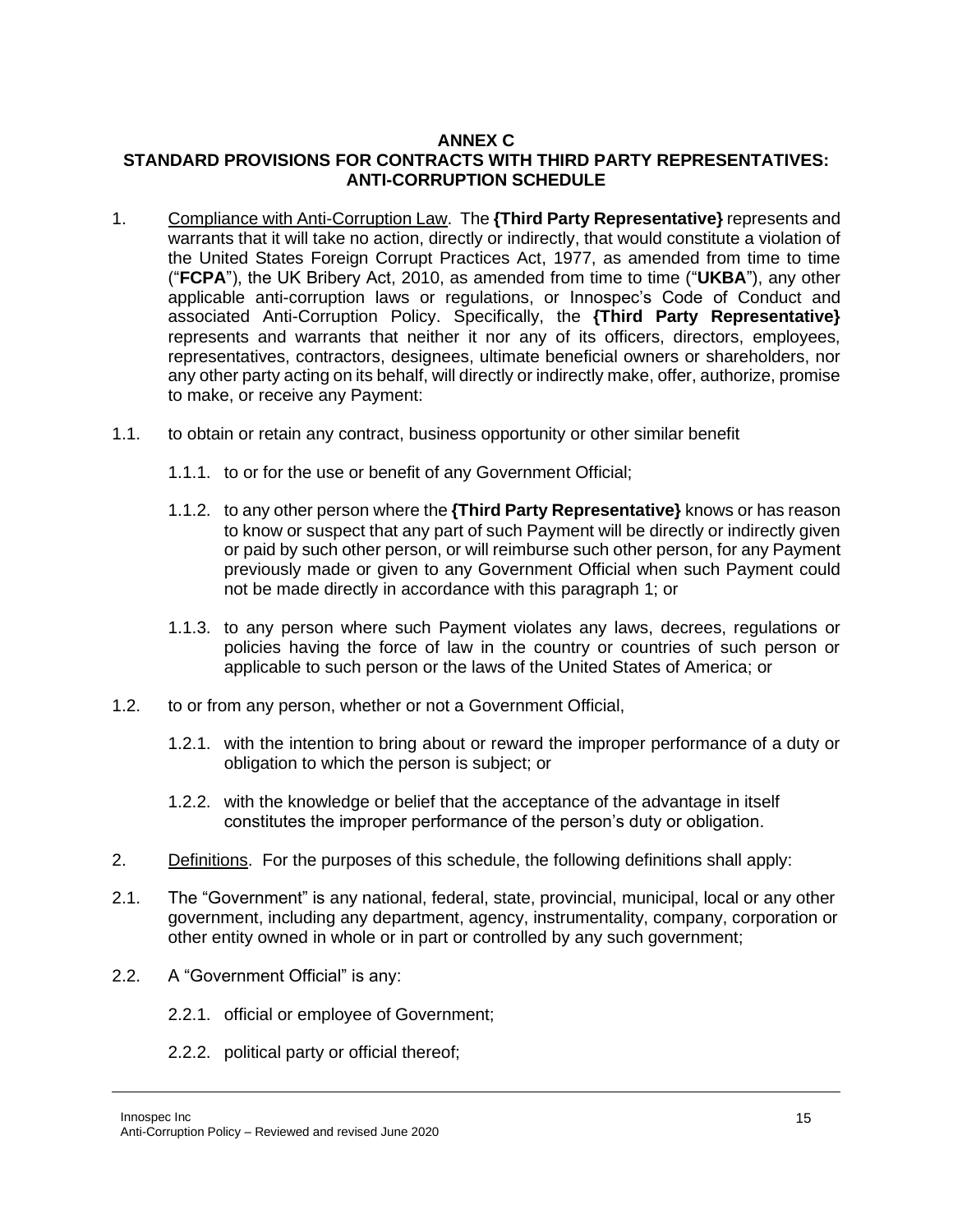- 2.2.3. candidate for political office;
- 2.2.4. official or employee of any public international organization

Government Officials include officials at every level of Government, regardless of rank or position.

- 2.3. An "Affiliated Person" is any officer, director or employee of, or owner of any beneficial interest in or with respect to the **{Third Party Representative}**.
- 2.4. A "Payment" is any monetary payment, loan, donation, gift, in-kind service, any other thing of value or any financial or other advantage.
- 3. No Government Official Employees. The **{Third Party Representative}** represents and warrants that unless disclosed to Innospec in a separate written statement, neither **{Third Party Representative}** nor any of its Affiliated Persons are Government Officials nor have they been in the last five years. If at any time during the term of this Agreement, the **{Third Party Representative**} and/or any Affiliated Person is named, appointed or otherwise becomes a Government Official, the **{Third Party Representative}** will notify Innospec in writing within three (3) business days.
- 4. Facilitating Payments. **{Third Party Representative}** shall refrain from making Facilitating Payments. A "Facilitating Payment" is a small value payment made to a Government Official to expedite or secure the performance of routine or non-discretionary Governmental action, which is ordinarily and commonly performed by a Government Official.
- 5. No Anti-Corruption Offences. The **{Third Party Representative}** represents and warrants that it has not been convicted of, pleaded guilty to or charged with any offence involving fraud, corruption or bribery in any jurisdiction or country.
- 6. Fully Qualified and Authorized. The **{Third Party Representative}** represents and warrants that it is fully qualified to assist Innospec and is authorized to act in the capacity contemplated by this Agreement in accordance with all applicable laws. Further, the **{Third Party Representative}** has complied with all applicable registration and licensing requirements.
- 7. Immediate Disclosure by **{Third Party Representative}**. The **{Third Party Representative}** agrees to immediately inform Innospec if a possible violation by the **{Third Party Representative}** of the FCPA, UKBA, other applicable anti-bribery law and/or Innospec's Code of Conduct or associated Anti-Corruption Policy has taken place. Further, if any Government Official or any relative of such Government Official solicits, asks for or attempts to extort, any Payment from the **{Third Party Representative}**, the **{Third Party Representative}** shall refuse such solicitation, request or extortionate demand, and immediately report the event to Innospec.
- 8. Innospec's Right to Disclose. The **{Third Party Representative}** agrees that full disclosure of information relating to a possible violation by the **{Third Party Representative}** of applicable law, including a violation of the FCPA, UKBA or any other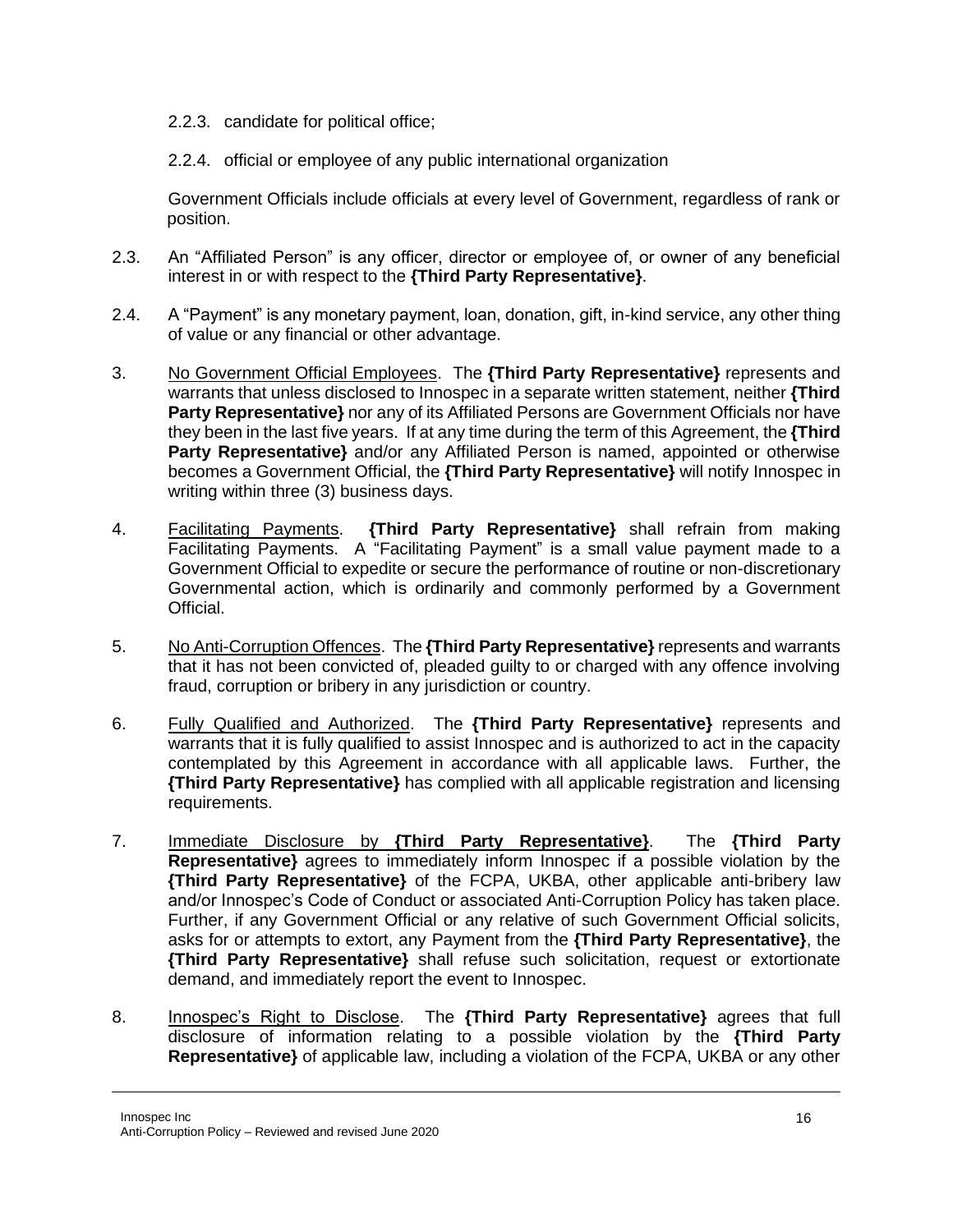applicable anti-corruption law, may be made by Innospec at any time and for any reason to the U.S. or U.K. Governments, their respective agencies and/or any other Government or non-Government party.

- 9. Compliance Training for the **{Third Party Representative}** Personnel. The **{Third Party Representative}** warrants that it fully understands these provisions relating to its business conduct and will ensure that it and all Affiliated Persons fully understand and comply with these provisions. The **{Third Party Representative}** agrees to make itself available for compliance training as directed by Innospec prior to the Commencement Date (as defined in clause [ ] of this Agreement) and for periodic retraining and refresher training courses as directed by Innospec after the Commencement Date.
- 10. Certification of Non-Violation. The **{Third Party Representative}** warrants that, as and when requested by Innospec, its senior personnel will provide Innospec with a signed nonviolation certification in a form similar to that set forth in the appendix to this schedule.
- 11. Records and Audit. The **{Third Party Representative}** shall keep accurate accounts, books and records showing all costs and charges incurred in accordance with generally accepted accounting principles and practices. Such accounts and records shall be made available in the **{Third Party Representative's}** office during normal business hours for inspection by Innospec or its designee. The **{Third Party Representative}** shall preserve such accounts and records for at least five (5) years after the end of the term of this Agreement. Innospec shall further have the right, upon reasonable written notice to the **{Third Party Representative}**, to audit compliance by the **{Third Party Representative}** with all provisions of this Agreement including, but not limited to, those related to compliance with the FCPA, UKBA and all other applicable anti-bribery laws. The **{Third Party Representative**} agrees to fully cooperate with respect to all such audit or other compliance reviews.
- 12. Accuracy of Representations at All Times. The **{Third Party Representative}** undertakes that all of the representations and warranties set out in this schedule will remain true, accurate and complete at all relevant times.
- 13. Termination. At its sole discretion, upon notification to the **{Third Party Representative}**, Innospec may terminate this Agreement effective immediately if:
	- 13.1. Innospec makes a good faith determination that the **{Third Party Representative}**, and/or any Affiliated Person, has breached any provision of this schedule and/or has committed a violation of the FCPA, UKBA and/or any other applicable anti-corruption laws;
	- 13.2. the **{Third Party Representative}** and/or any Affiliated Person has been named, or appointed or otherwise becomes a Government Official; or
	- 13.3. **t**he **{Third Party Representative}** fails or refuses to promptly furnish the anticorruption non-violation certification referenced in paragraph 10 above.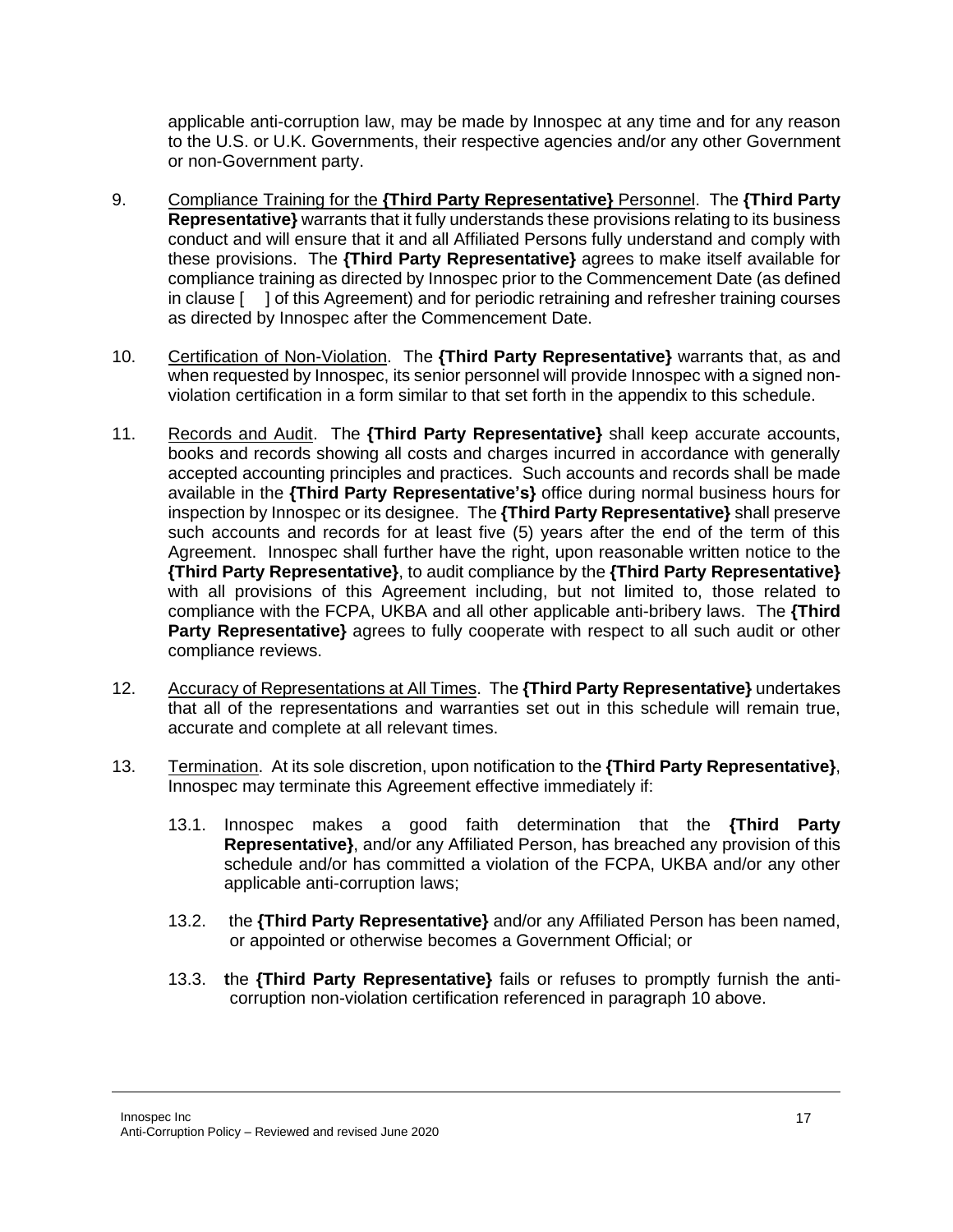### **Certification of Non-Violation**

In carrying out **[insert Third Party Representative's name]'s** (the "**Company's**") responsibilities for Innospec under its **[ ]** Agreement, as may have been amended from time to time, I am in possession of and have reviewed Innospec's Code of Conduct and Anti-Corruption Policy [\(http://www.innospecinc.com/about-us/corporate-governance\)](http://www.innospecinc.com/about-us/corporate-governance). I am aware of my obligations to conduct my activities for Innospec, its subsidiaries and affiliated companies in an ethical and compliant manner. In that regard, I have fully complied with all applicable anti-corruption laws, including but not limited to, the US Foreign Corrupt Practices Act ("**FCPA**"), UK Bribery Act ("**UKBA**") and local anti-corruption laws. I am not aware of any violations by the Company of the FCPA, UKBA and/or any other applicable anti-corruption laws.

I represent and warrant that none of the Company's officers, directors, employees, representatives, contractors, designees, ultimate beneficial owners or shareholders, nor any other party acting on the Company's behalf, either directly or indirectly, has made or will make, has offered or will offer, has authorized or will authorize, has promised to make or will promise to make, has received or will receive, any Payment to improperly obtain or retain any contract, business opportunity or improper advantage in conducting business, or any Payment to or for the improper use or benefit of any person or entity, including any Government Official.

I understand that Payment in this context means any monetary payment, loan, donation, gift, inkind service, any other thing of value or any financial or other advantage, and that Government Official has the meaning set out in Innospec's Anti-Corruption Policy.

FOR AND ON BEHALF OF **[insert Company name]**, the undersigned represents and warrants that he/she has authority to bind the Company and sign on the Company's behalf acknowledging and agreeing that the above certification is true and correct.

**SIGNATURE** 

NAME

DATE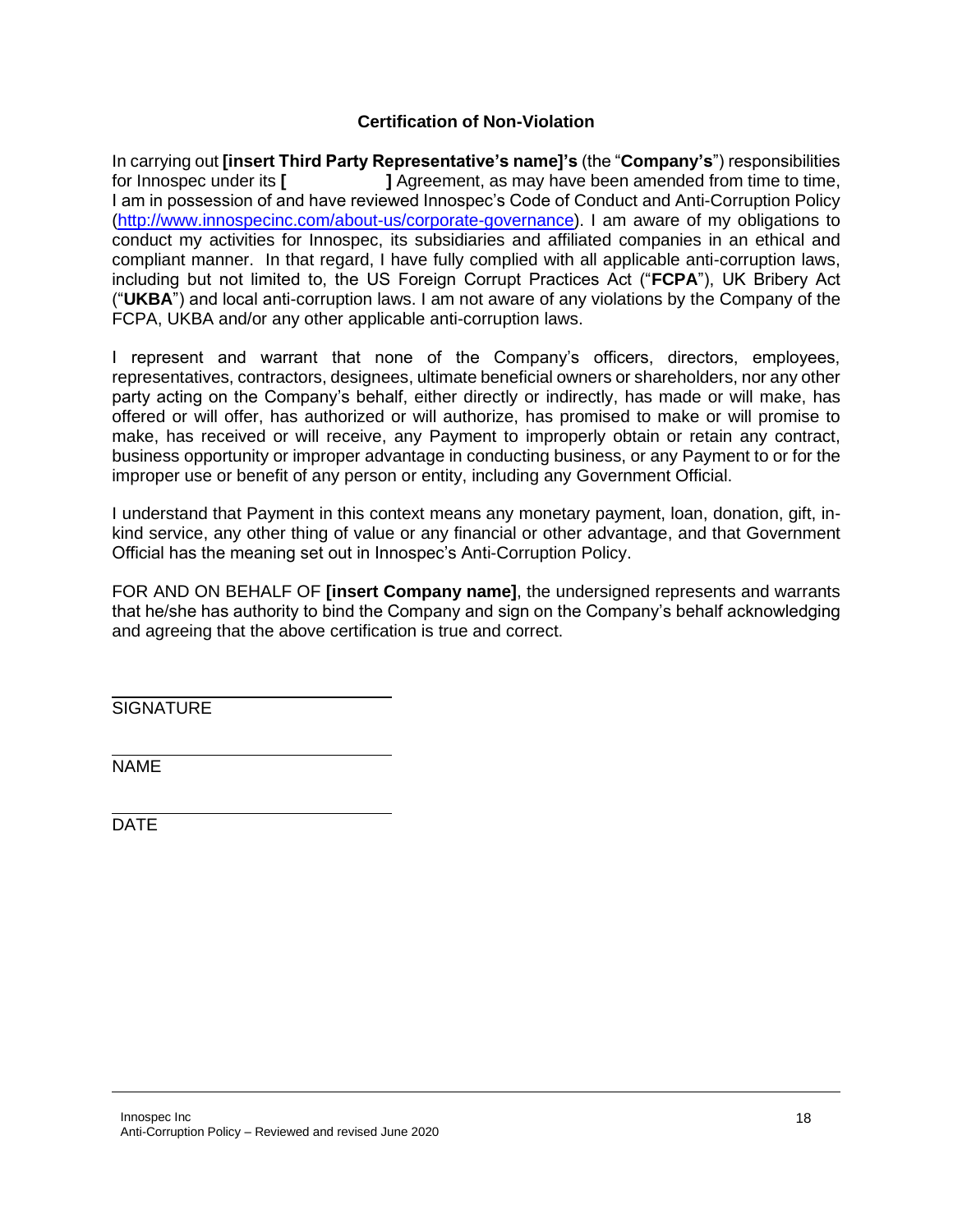#### **ANNEX D FREQUENTLY ASKED QUESTIONS**

### **Policy Scope**

#### **Innospec subsidiaries are incorporated in various countries. Why are the FCPA and the UKBA (collectively, "U.S. and U.K. Anti-Corruption Laws") nevertheless applicable to all Employees and Third Party Representatives worldwide?**

Innospec is listed on the NASDAQ in the United States and maintains executive offices in the United States and United Kingdom and thus is subject to both the U.S. and U.K. Anti-Corruption Laws.

In addition, the FCPA particularly targets illegal activities outside the United States. Individuals outside the U.S. may be subject to U.S. jurisdiction with regard to the FCPA because they are employed or engaged by Innospec. Individuals also may be directly subject to U.S. law as U.S. permanent residents or U.S. citizens or because the relevant business is a U.S. listed securities issuer or incorporated in the United States.

#### **If there is a conflict between U.S. law and the anti-corruption laws of a different jurisdiction, which takes precedence?**

Innospec's Anti-Corruption Policy incorporates the requirements of various nations' anticorruption laws, including the FCPA and UKBA. As a Board member or Employee, you must comply with Innospec's Anti-Corruption Policy. If you have a question about a specific scenario in which you believe there is a conflict between the laws of two nations, contact Legal Compliance.

### **Commercial Bribery**

#### **If the FCPA relates to bribing Government Officials, does this mean that bribing someone who works for a private company is okay?**

No. Improper payments between the employees of private companies - sometimes called "commercial bribery" - is prohibited by the UKBA and the anti-corruption laws of many countries. Commercial bribery also violates this Anti-Corruption Policy, *see* PROHIBITION OF BRIBERY, above, and Innospec's Code of Conduct, which states at Section 8: "No individual or entity shall, in acting for or on behalf of Innospec, offer, promise, give or accept anything of value which is intended to influence any act or business decision, secure any improper advantage or compromise independent judgment". For guidance on hospitality and gift-giving among private company employees, refer to Innospec's **Gifts, Hospitality, Charitable Donations and Sponsorships Policy** available on the intranet or Innospec's website or from Legal Compliance.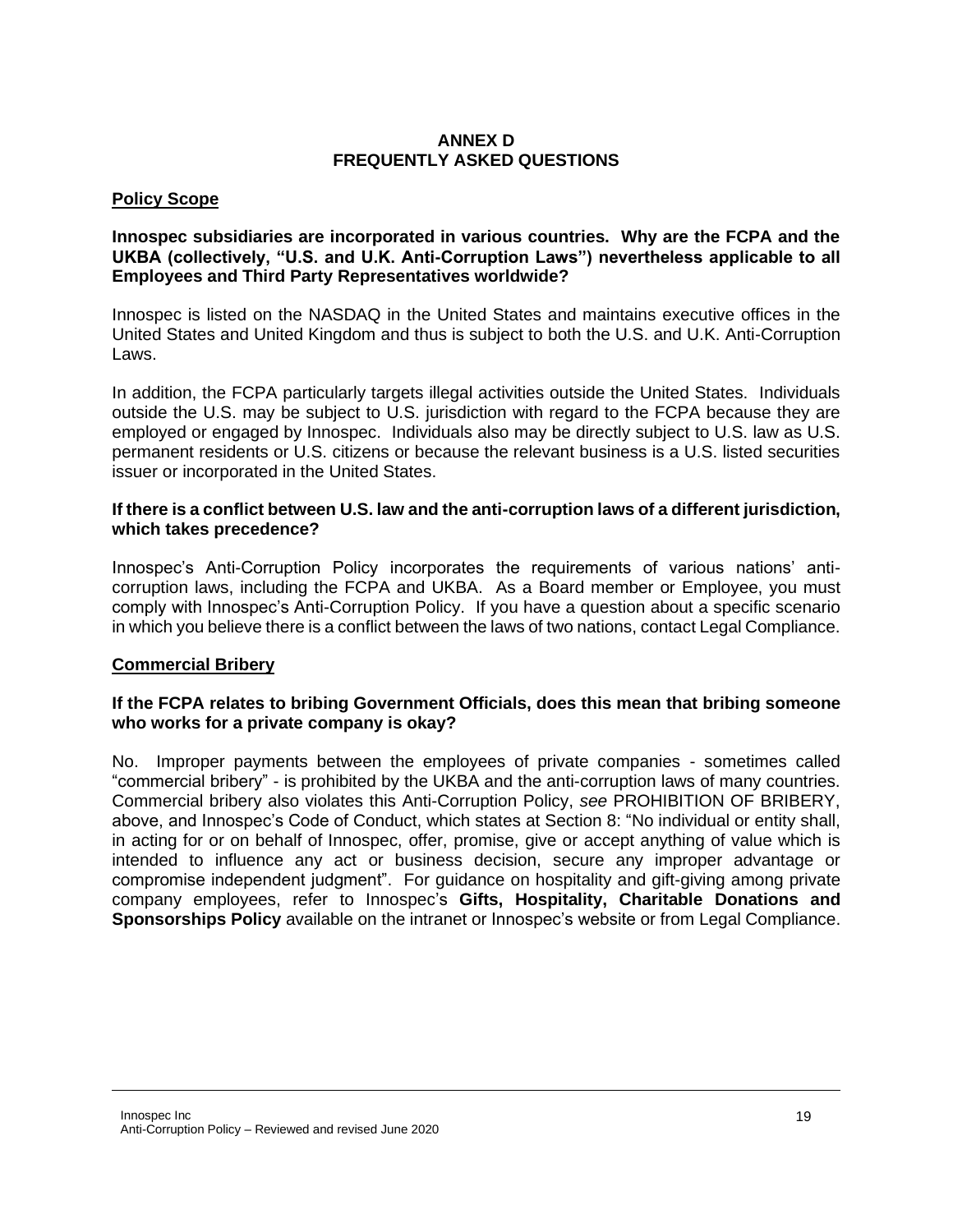### **Bribery of Government Officials**

### **Could payments to employees of a State-Owned Enterprise violate anti-corruption laws?**

Yes. As set forth in the PROHIBITION OF BRIBERY section above, payments to employees of State-Owned Enterprises may violate anti-corruption laws and this Policy. Anti-corruption regulators take the position that employees of State-Owned Enterprises are Government Officials of the governments that own such State-Owned Enterprises. Importantly, U.S. and U.K. Anti-Corruption Laws may view a company as state-owned, and its employees as Government Officials, even if local law does not view that entity as state-owned. If you have questions about whether any third party is a State-Owned Enterprise, or any individual is a Government Official, please contact Legal Compliance.

#### **Could payments to family members, friends or other individuals associated with a Government Official violate anti-corruption laws?**

Yes. Offering, promising or giving any Thing of Value directly or indirectly to a Government Official may violate anti-corruption laws and this Policy (*See* PROHIBITON OF BRIBERY above). Offering, promising or providing gifts or any Thing of Value to a Government Official's family, friends or associates may violate applicable anti-corruption laws for two reasons. First, the family member, friend or associate may serve as a conduit to the Government Official. Second, the Government Official may be improperly influenced by the offer, promise or provision of gifts or any Thing of Value to those close to the Government Official.

### **Business with State-Owned Enterprises/Government Officials**

#### **May Innospec conduct business with State-Owned Enterprises/Government Officials?**

Yes. Anti-corruption laws do not prevent Innospec from engaging in legitimate business transactions with Government Officials or State-Owned Enterprises, such as contracting for the delivery of various goods and services. Anti-corruption legislation is focused on preventing corrupt payments to Government Officials that are made to unfairly secure business opportunities. Innospec, however, must be particularly vigilant in supervising these business transactions.

### **Third Party Representatives**

### **Is Innospec liable for the acts of its Third-Party Representatives?**

Yes. Innospec may be liable for bribes made by its Third Party Representatives if Innospec had prior knowledge of or had reason to suspect that bribes had been or were being offered, promised or paid. If Innospec, its Board members or any of its Employees "turned a blind eye" to the corrupt conduct of Third Party Representatives, or ignored reasonable suspicions of such corrupt conduct, this could lead to a violation of anti-corruption laws by Innospec itself and/or its Board or Employees. Board members and Employees have a duty to remain vigilant and to report all Red Flags to Legal Compliance.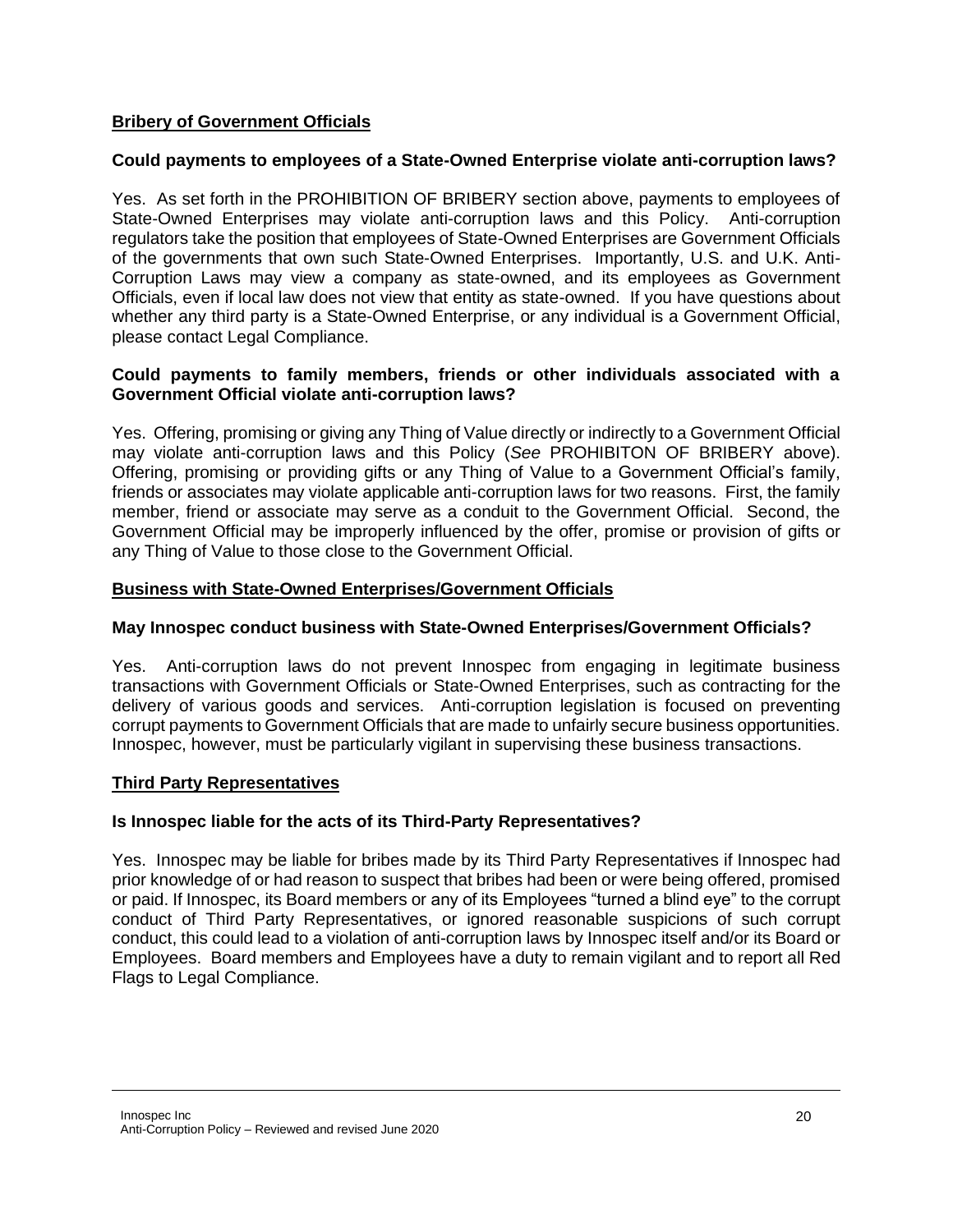#### **Why do distributors present a corruption risk for Innospec given that they do not act on the Company's behalf like agents or consultants?**

Innospec may be liable under anti-corruption laws if one of its distributors makes an improper payment that Innospec knew or ought to have known about, or suspected and did not take appropriate steps to prevent. For example, in a 2004 enforcement action, U.S. regulators charged a company with FCPA violations when it knew or ought to have suspected that its distributors were making improper payments to facilitate sales of the company's products. Similarly, guidance from the U.K. Ministry of Justice cautions companies that the UKBA covers all persons connected to a company that could commit bribery for or on behalf of a company, regardless of formal title or category.

#### **When evaluating whether to retain a sales agent in a certain country, the candidate claimed proudly to be the brother of the Minister of Industry. Is this a red flag?**

Yes, for two reasons. First, the candidate may be a close relative of a Government Official who is in a position to "assist in obtaining or retaining business," a key element of bribery under the anti-corruption laws. Innospec would need to ensure that the agent, if retained, does not seek to corruptly influence his relative on Innospec's behalf. Second, the candidate's proud claim about his relation may suggest that he views this relationship as an asset for assisting Innospec in obtaining or retaining business. Risks relating to anti-corruption laws are heightened because of this candidate's proximity to a Government Official, and you should consult with Legal Compliance about the best way to proceed.

### **What should I do if I have a suspicion that a Third Party Representative is engaged in corruption?**

It is a violation of this Policy to intentionally disregard, or to be willfully blind to, the offering, promising or making of an improper payment by anyone (*See* PROHIBITION OF BRIBERY above). Further, under anti-corruption laws such as the FCPA, an individual is deemed to have known about illegal conduct if he or she was aware of a high probability of its existence and yet consciously and intentionally avoided confirming that fact so that he or she could deny knowledge. "Turning a blind eye" or "burying heads in the sand" is not an option and will not be accepted by regulators as an excuse. Accordingly, as explained in the *Reporting* section of this Policy, Board members and Employees who know of or suspect a potential violation of any provision of this Policy or applicable anti-corruption laws should report those concerns immediately in accordance with section XI (ANTI-CORRUPTION CONTROLS) part D of this Policy or Innospec's Reporting Corporate Governance Concerns Policy which is accessible on the intranet or Innospec's website or from Legal Compliance.

### **Facilitation Payments**

### **Is even a small facilitating (or "grease") payment prohibited by anti-corruption laws?**

Yes. Even a very small payment, if made for the wrong reason or in the wrong way, can violate anti-corruption laws. For this reason Innospec's Anti-Corruption Policy prohibits all such